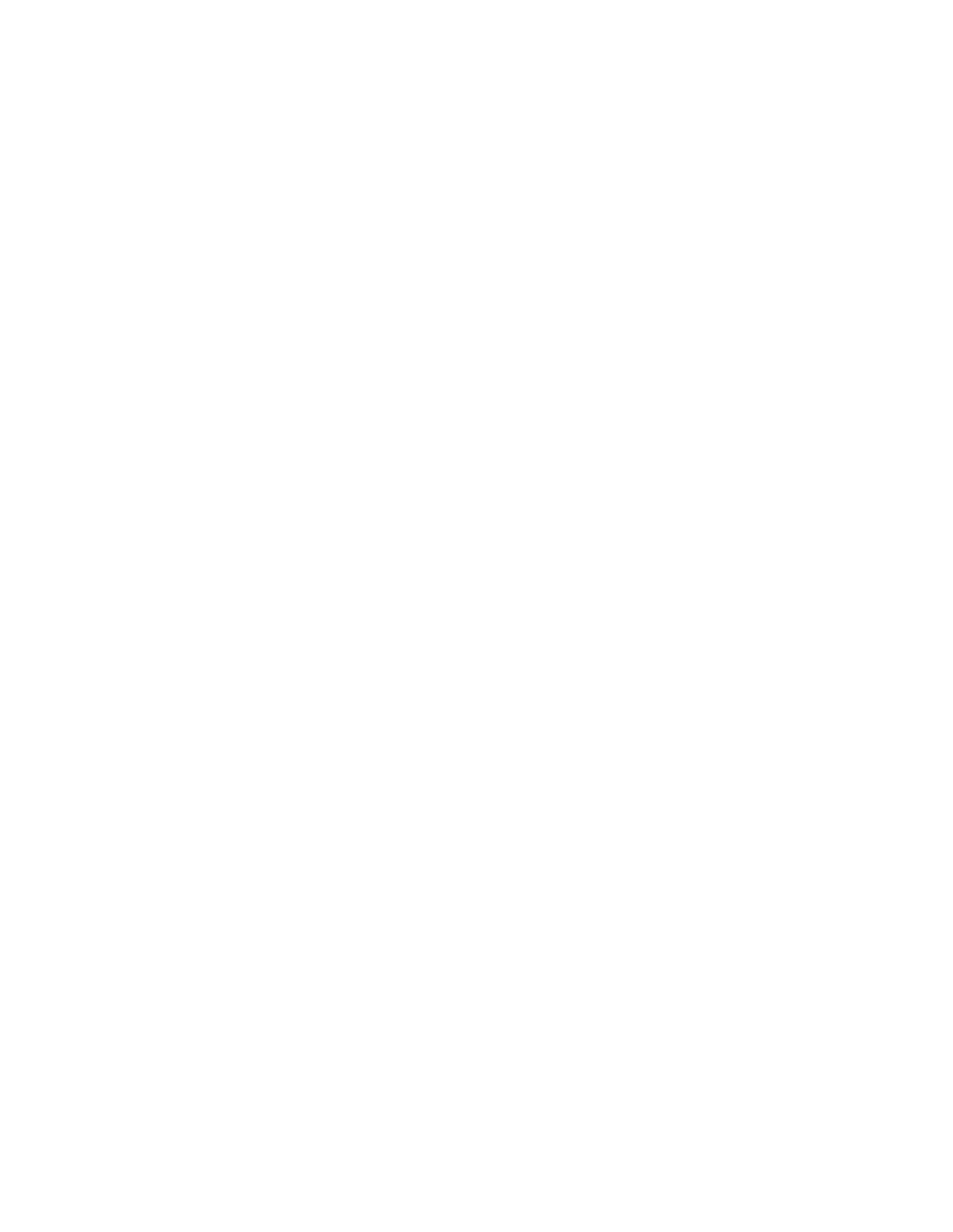# **Glossary**

| <b>CIA</b>                          | U.S. Central Intelligence Agency                                                                                                                                                                                                                                                                                                                                                              |
|-------------------------------------|-----------------------------------------------------------------------------------------------------------------------------------------------------------------------------------------------------------------------------------------------------------------------------------------------------------------------------------------------------------------------------------------------|
| <b>FBI</b>                          | U.S. Federal Bureau of Investigation                                                                                                                                                                                                                                                                                                                                                          |
| 9-11 Commission Report<br>Terrorist | Report of the National Commission on                                                                                                                                                                                                                                                                                                                                                          |
|                                     | Attacks on the United States (2004).                                                                                                                                                                                                                                                                                                                                                          |
| FBI "Most Wanted Terrorists" List   | List maintained by the Federal Bureau of<br>Investigation of suspected terrorists sought<br>by the U.S. government.                                                                                                                                                                                                                                                                           |
| <b>LIFG</b>                         | Libyan Islamic Fighting Group                                                                                                                                                                                                                                                                                                                                                                 |
| "Rewards for Justice Program"       | Program administered by the U.S. Department<br>of State in which the Secretary of State may<br>offer multi-million dollar rewards for<br>information that prevents, frustrates, or<br>favorably resolves acts of international<br>terrorism against U.S. interests worldwide or<br>leads to the arrest or conviction in any<br>country of an individual for the commission of<br>such an act. |
| "secret U.S. detention facility"    | Facility operated by the U.S. government<br>and used to detain individuals without<br>acknowledgement, charge, or notice.                                                                                                                                                                                                                                                                     |
| "U.S. Secret Detention Program"     | The system of secret apprehension, transfer,<br>and detention of terrorism suspects<br>employed by the U.S. government in the                                                                                                                                                                                                                                                                 |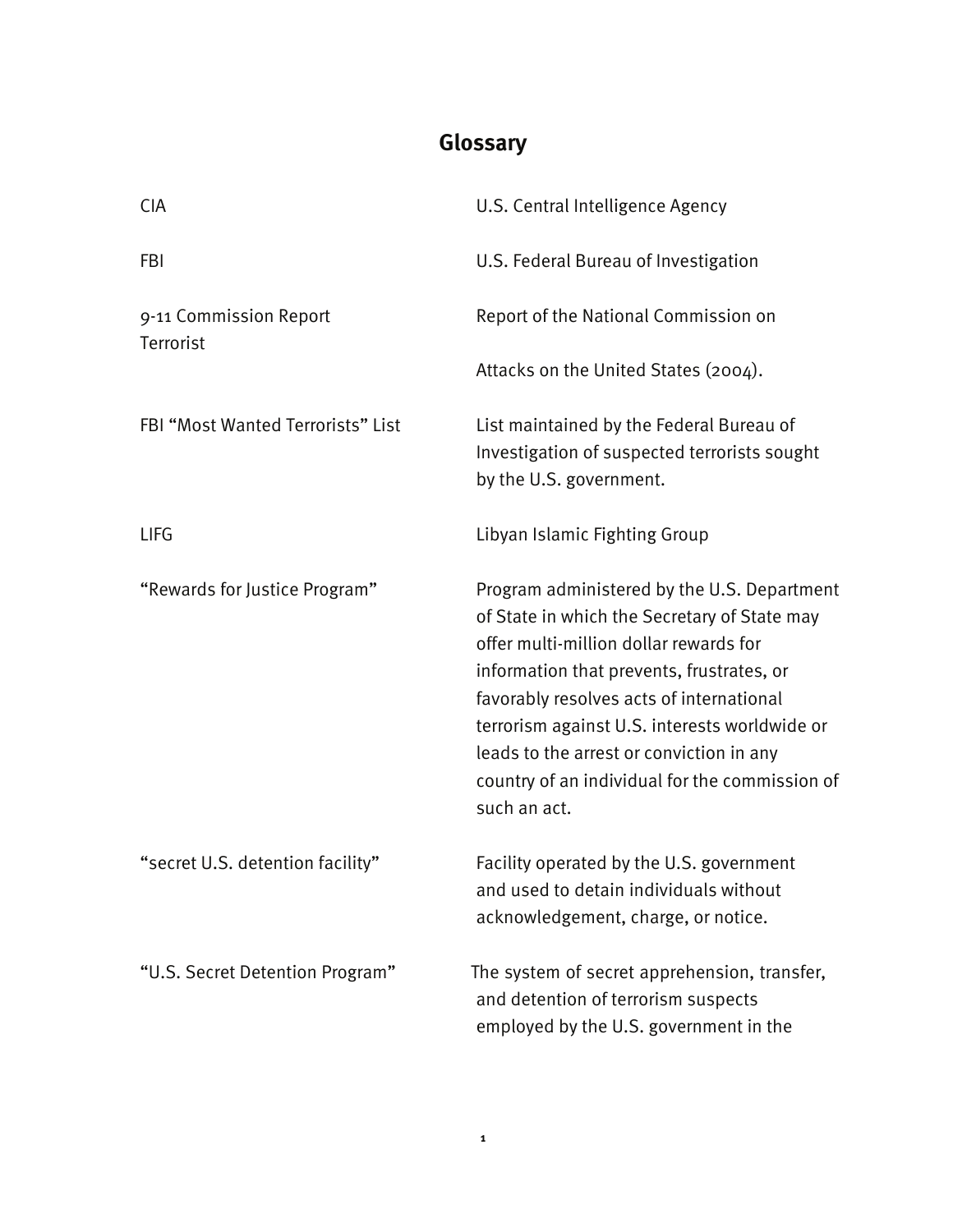"War on Terror." The system was acknowledged by President George W. Bush on September 6, 2006.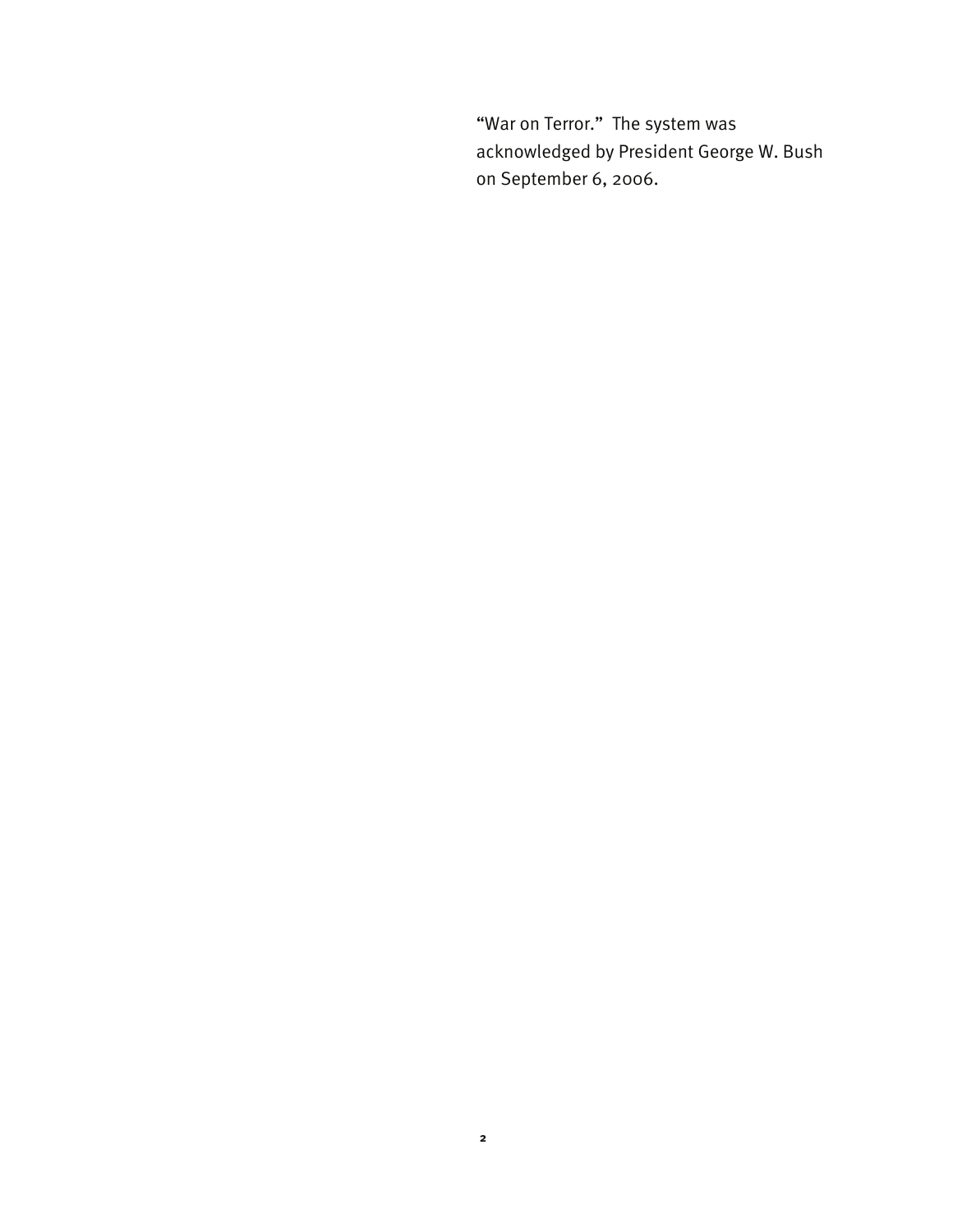## **Executive Summary**

On September 6, 2006, President George W. Bush revealed that the United States runs a system of secret detention in the "War on Terror," but he did not disclose how many individuals were secretly detained. While only the U.S. government knows exactly who remains missing, *Off the Record* provides the most comprehensive list of these individuals, who are believed to have been subject to an enforced disappearance for which the United States bears responsibility.

Based on research by six major human rights groups—Amnesty International, Cageprisoners, the Center for Constitutional Rights, the Center for Human Rights and Global Justice at NYU School of Law, Human Rights Watch and Reprieve–Off the Record identifies individuals believed to have been held at some point by the United States in secret sites, all of whom remain missing.

Off the Record provides new information about detainees already identified as "disappeared" (for example, Ali Abdul-Hamid al-Fakhiri, commonly known as Ibn al-Shaykh al-Libi) and names four missing detainees for the first time. It reveals the extent to which the United States illegally uses "proxy detention" to empty its secret sites and demonstrates that far from targeting the "worst of the worst," the system sweeps up low-level detainees and even involves the detention of the wives and children of the "disappeared," in violation of their human rights. Off the Record also documents allegations concerning the treatment of detainees while in secret detention, including torture and other cruel, inhuman or degrading treatment or punishment. The briefing paper reports on the following individuals:

## Individuals whose detention by the United States has been officially acknowledged and whose fate and whereabouts remain unknown:

- 1. Hassan Ghul
- 2. Ali Abd al-Rahman al-Faqasi al-Ghamdi (Abu Bakr al Azdi)
- 3. Ali Abdul-Hamid al-Fakhiri (Ali Abd-al-Hamid al-Fakhiri, Ibn al-Shaykh al-Libi)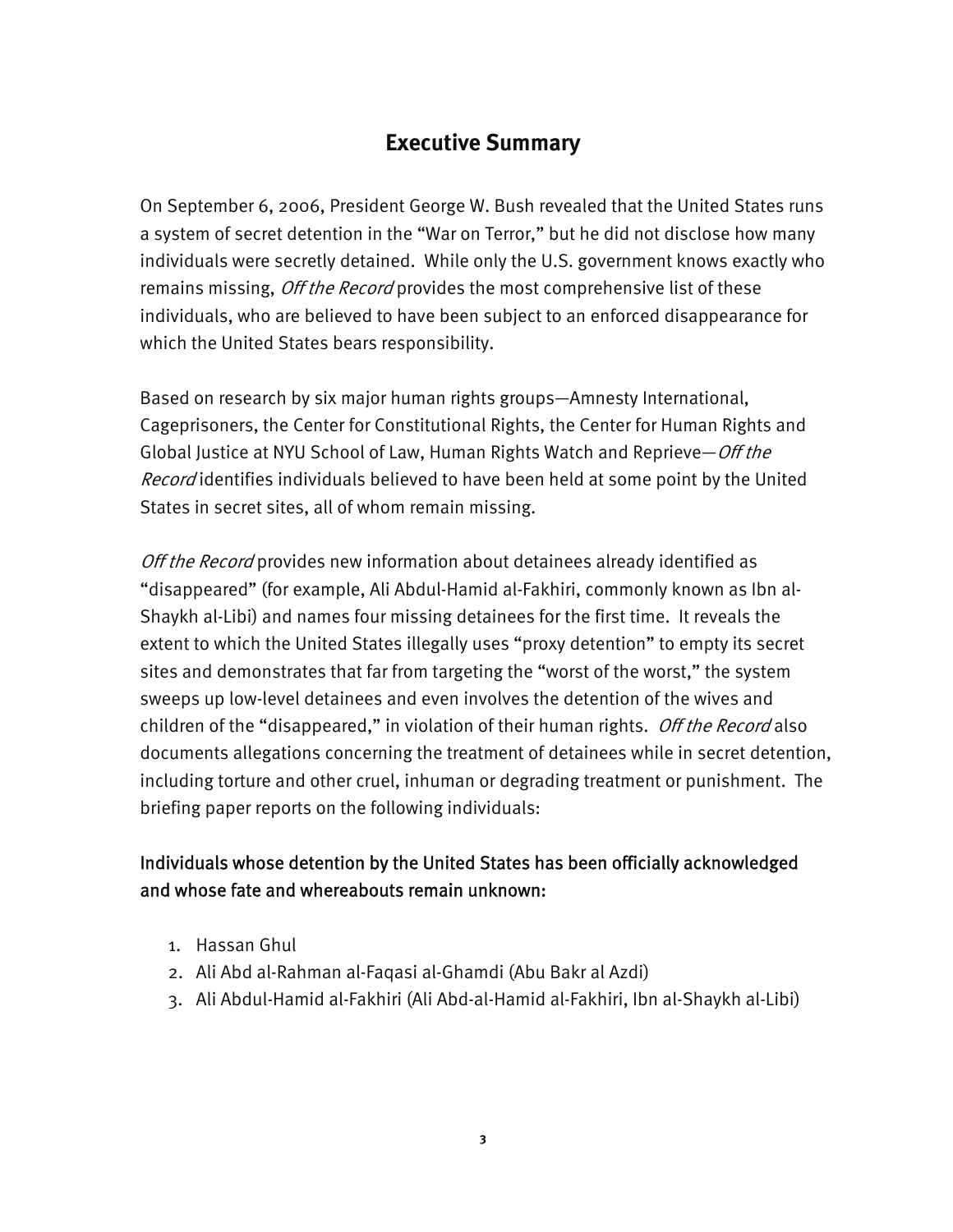Individuals about whom there is strong evidence, including witness testimony, of secret detention by the United States and whose fate and whereabouts remain unknown:

- 4. Mustafa Setmariam Nasar (Abu Musab al-Suri, Umar Abd al-Hakim)
- 5.&6. Two, possibly three, Somalis\* [Names Unknown] (one of whom is either Shoeab as-Somali or Rethwan as-Somali)
- 7. Mohammed Naeem Noor Khan (Abu Talha, Talaha)
- 8. Abdul Basit
- 9. Adnan [Last Name Unknown]
- 10. Hudaifa
- 11. Mohammed [Last Name Unknown] (Mohammed al-Afghani)
- 12. Khalid al-Zawahiri
- 13. Ayoub al-Libi
- 14. Abu Naseem
- 15. Suleiman Abdalla Salim (Suleiman Abdalla, Suleiman Abdalla Salim Hemed, Suleiman Ahmed Hemed Salim, Issa Tanzania)
- 16. Yassir al-Jazeeri (Yasser al-Jaziri, Abu Yasir al-Jaziri, Abu Yassir Al Jazeeri, Yasser al-Jazeeri)
- 17. Mohammed Omar Abdel-Rahman (Asadallah)
- 18. Majid [Last Name Unknown] (Adnan al-Libi, Abu Yasser)\*
- 19. Hassan [Last Name Unknown] (Raba'i)\*
- 20.[First Name Unknown] al-Mahdi-Jawdeh (Abu Ayoub, Ayoub al-Libi)\*
- 21. Khaled al-Sharif (Abu Hazem)\*

## Individuals about whom there is some evidence of secret detention by the United States and whose fate and whereabouts remain unknown:

- 22.Osama bin Yousaf (Usama Bin Yussaf, Usama bin Yusuf, Usamah bin-Yusuf)
- 23. Osama Nazir

-

24. Sharif al-Masri (Abd-al-Sattar Sharif al-Masri)

**<sup>\*</sup>** Individuals publicly identified as missing for the first time by human rights groups are indicated by an asterisk. Note that while the detention of two Somali nationals has been previously reported, the possibility that a third Somali national was held in a secret U.S. detention facility has not been explicitly stated.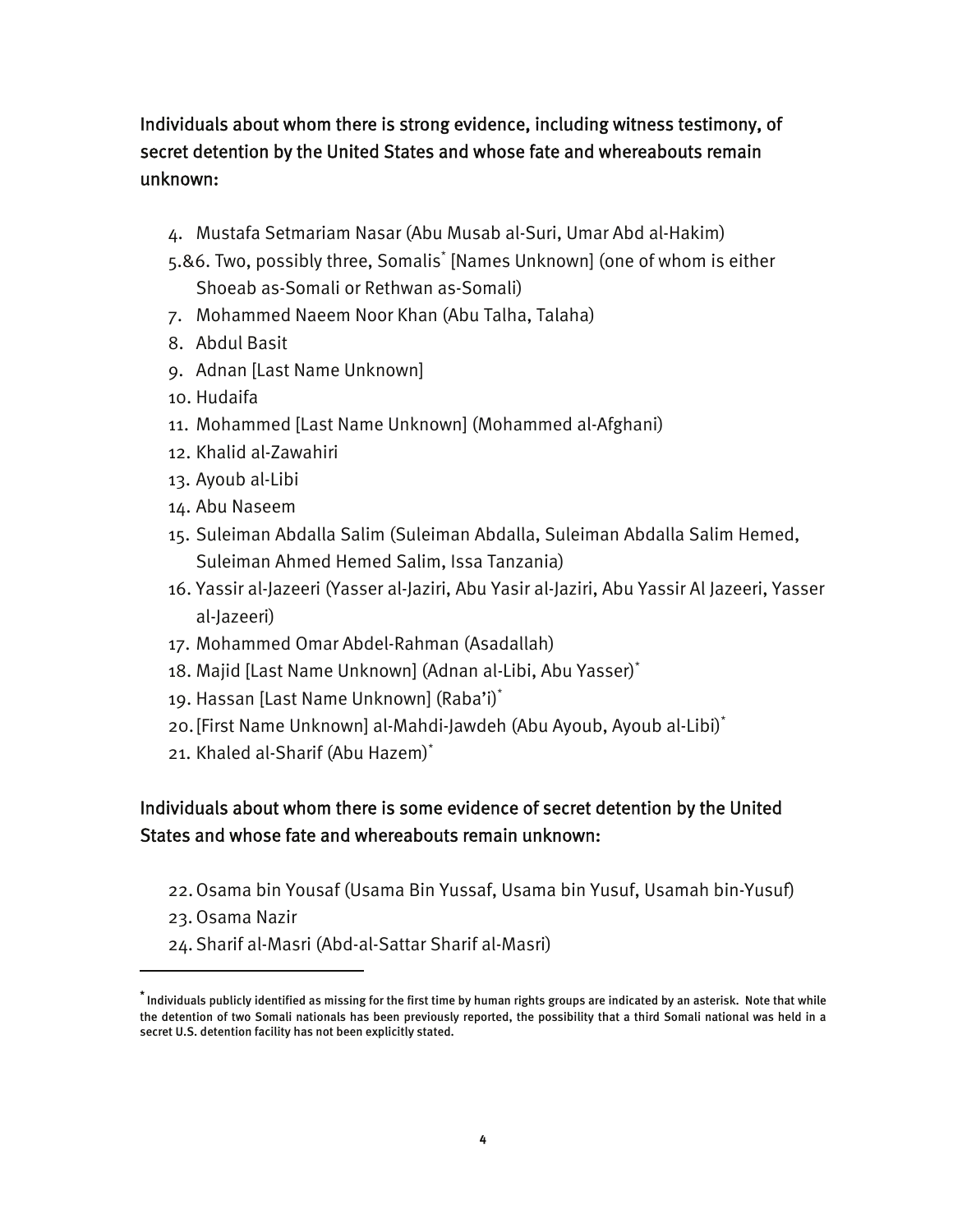- 25. Qari Saifullah Akhtar (Amir Harkat-ul-Ansar Qari Saifullah)
- 26.Mustafa Mohammed Fadhil (Moustafa Ali Elbishy, Hussein, Hassan Ali, Khalid, Abu Jihad)
- 27. Musaab Aruchi (Mosabir Aroochi, Masoob Aroochi, Abu Mosa'ab al-Balochi, Abu Mosa'ab Aroochi, Musaad Aruchi, al-Baluchi)
- 28.Ibad Al Yaquti al Sheikh al Sufiyan
- 29.Walid bin Azmi
- 30.Amir Hussein Abdullah al-Misri (Fazal Mohammad Abdullah al-Misri)
- 31. Safwan al-Hasham (Haffan al-Hasham)
- 32. Jawad al-Bashar
- 33. Aafia Siddiqui
- 34. Saif al Islam el Masry
- 35. Sheikh Ahmed Salim
- 36. Retha al-Tunisi
- 37. Anas al-Libi (Anas al-Sabai, Nazih al-Raghie, Nazih Abdul Hamed al-Raghie)
- 38. [First Name Unknown] al-Rubaia
- 39. Speen Ghul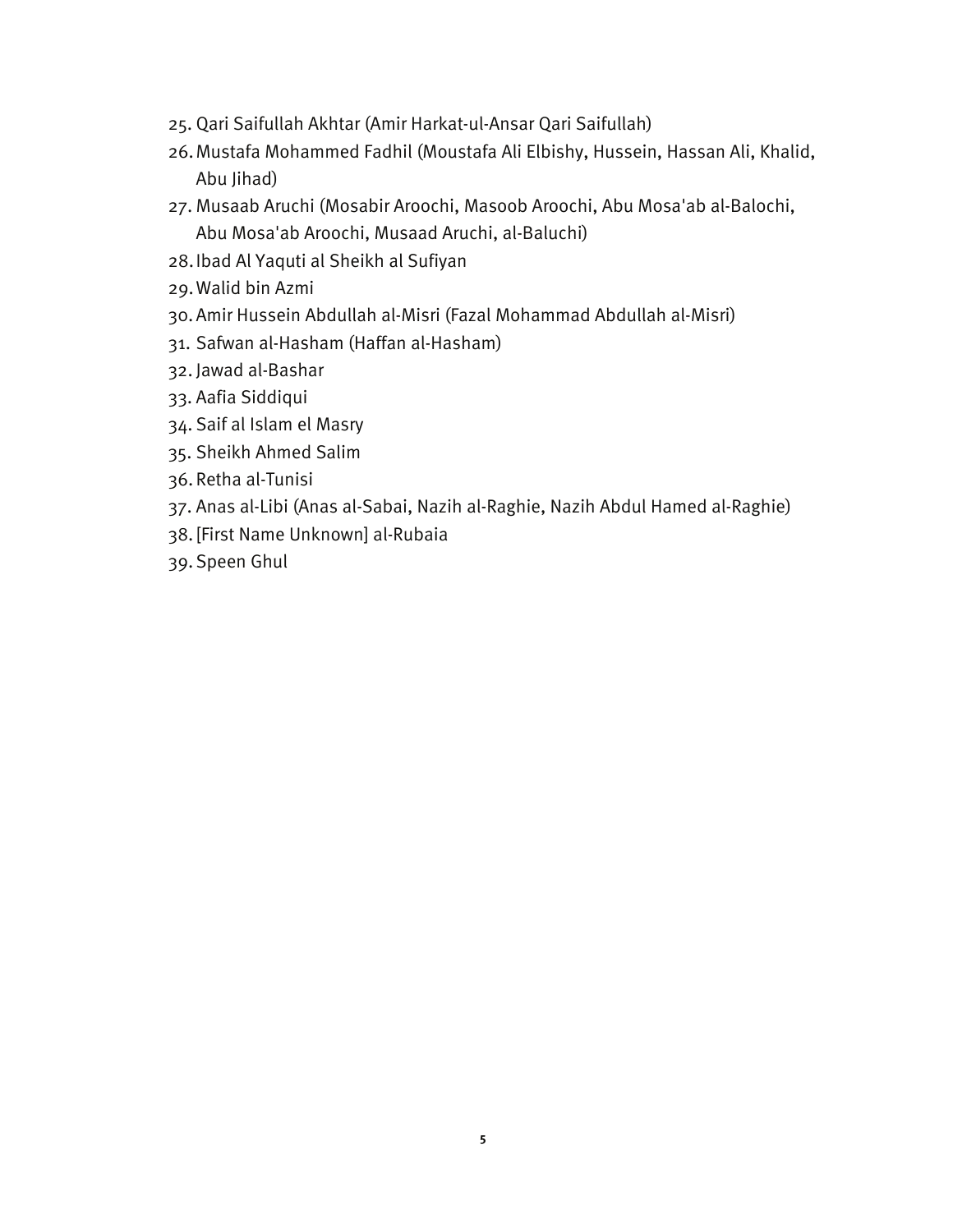## **Introduction**

This briefing paper presents information about at least 39 detainees—all of whom are still missing—who are believed to have been held in secret sites run by the United States government overseas. The paper provides basic information about these individuals, including facts concerning the circumstances of their apprehension, evidence concerning U.S. involvement in their detention, and any information available concerning their current fate and whereabouts.

In many cases, the current fate and whereabouts of detainees included on the list are completely unknown. In other cases, some information has emerged in the press or through research and investigation. In all cases, official silence has created grave uncertainty and the U.S. government has an obligation to clarify the fate and whereabouts of the individuals it has detained.

These individuals are victims of enforced disappearance as defined by international human rights law. Enforced disappearances occur when there is an:

…arrest, detention, abduction or any other form of deprivation of liberty by agents of the State or by persons or groups of persons acting with the authorization, support or acquiescence of the State, followed by a refusal to acknowledge the deprivation of liberty or by concealment of the fate or whereabouts of the disappeared person, which place such a person outside the protection of the law.<sup>1</sup>

Enforced disappearances involve violations of treaties binding on the United States, including the International Covenant on Civil and Political Rights and the Convention against Torture and Other Cruel, Inhuman or Degrading Treatment or Punishment. They also violate international humanitarian law.

I

<sup>&</sup>lt;sup>1</sup> International Convention for the Protection of All Persons from Enforced Disappearance, art. 2, *opened for signature* Feb. 6, 2007, available at http://www.ohchr.org/english/law/disappearance-convention.htm.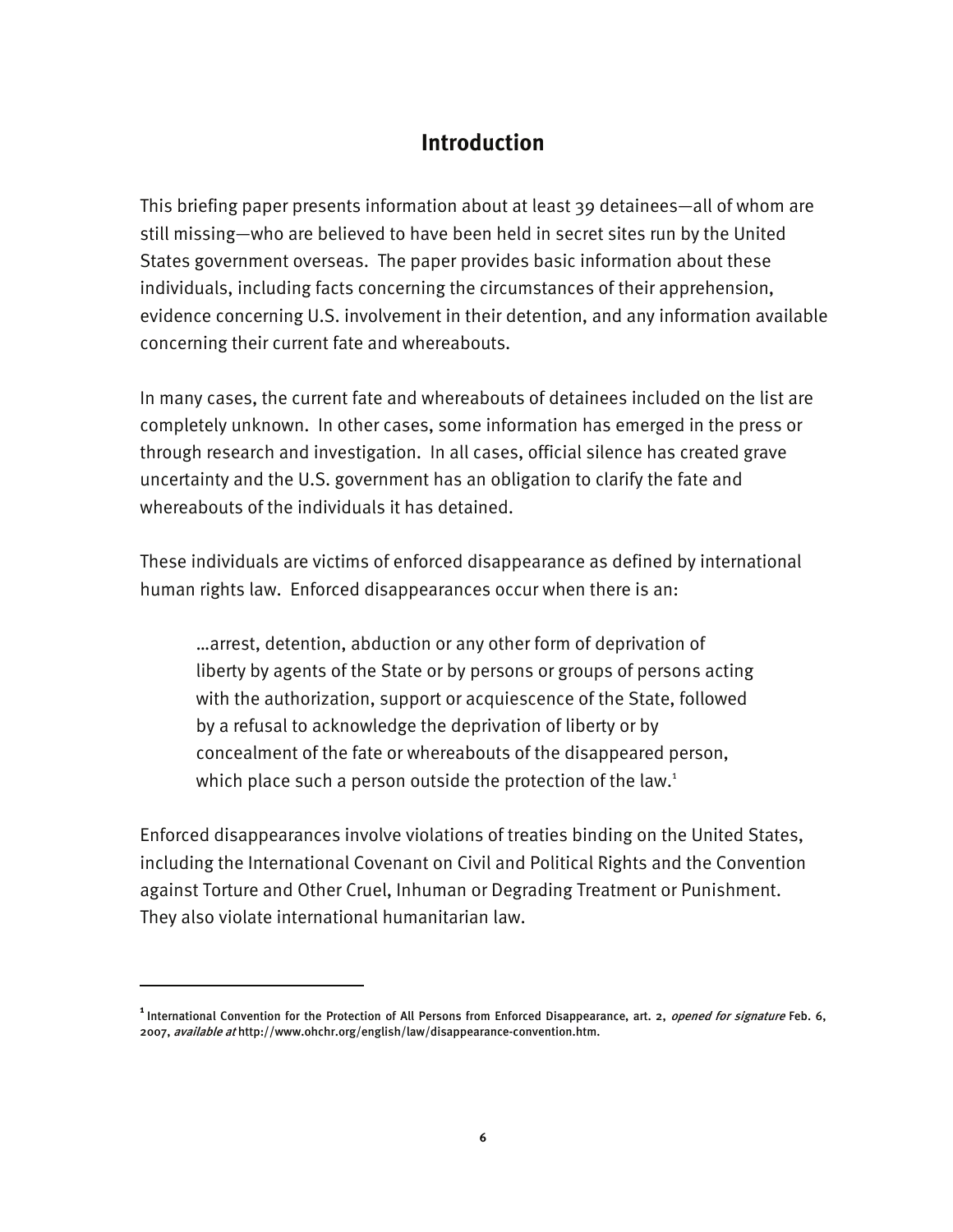Because the fate of a person who is "disappeared" remains unknown, international law considers an enforced disappearance to be a continuing violation—it is ongoing until the fate or whereabouts of the person becomes known. In addition to the harm done to the person, enforced disappearances cause continued suffering for family members.

## U.S. Detentions in the "War on Terror"

The U.S. government has constructed a wide-ranging detention system for terrorism suspects and others it considers to be implicated in the "War on Terror." This system includes the informal transfer of suspected terrorists (rendition), detention in both acknowledged and secret U.S.-controlled detention facilities outside the United States, and detention in foreign-controlled facilities at the behest of the U.S. government (proxy detention). Each of these elements is characterized by a lack of procedural safeguards and substantive rights protections (e.g. uncharged detention and detention without opportunity for review) and violates international law. Many detainees apprehended by the United States or its allies are informally transferred several times and may be placed in secret detention in multiple sites.

## Scope of Briefing Paper

This briefing paper focuses on one subset of detainees: individuals believed to have been held at some point in secret sites run by the U.S. government overseas who are still missing. A handful of individuals who were detained in such "black sites" have since been released; their cases are not featured in this briefing paper. Nor are the cases of the fourteen "high-value" detainees transferred to Guantánamo Bay from CIA custody in September 2006. Those detainees were sent to Guantánamo Bay in advance of a public statement by President George W. Bush acknowledging the U.S. Secret Detention Program on September 6, 2006. President Bush asserted that the sites were then "empty," but pointedly left open the possibility of using the Program again. He did not clarify the fate and whereabouts of any of the other individuals who had been held in the Program. The transfer of Abd al-Hadi al-Iraqi from secret CIA custody to Guantánamo Bay in April 2007 demonstrated that the system was still operating. Those individuals named in this briefing paper show that all of those secretly detained have not been accounted for.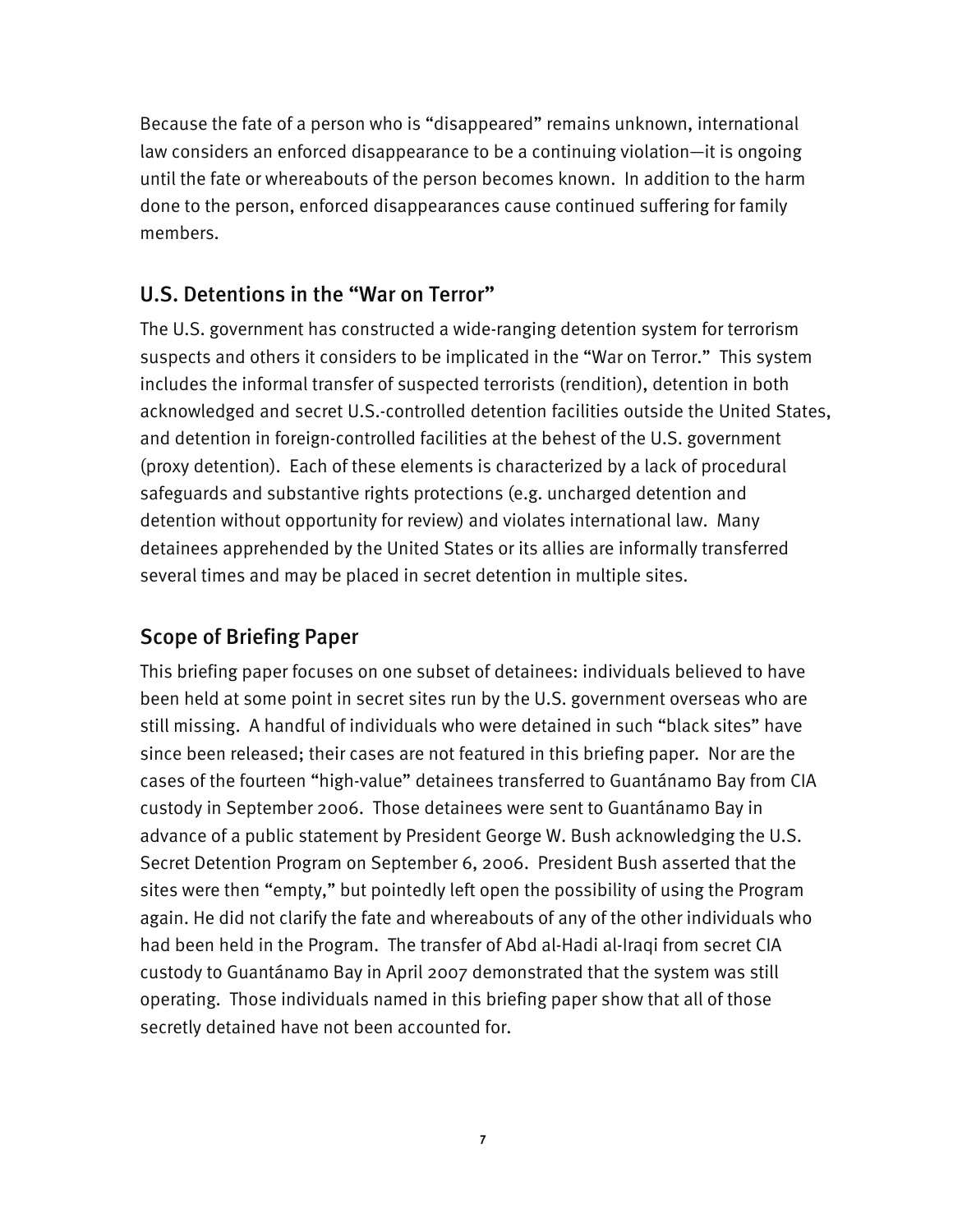## Methodology and Sources of Information

I

Because of the nature of the U.S. Secret Detention Program, there is no comprehensive list of individuals who have been held in the Program. The information in this briefing paper is drawn from investigations carried out by the six organizations<sup>2</sup> that authored it, and includes information gathered from public sources, government officials, and witness interviews conducted by the organizations.

This briefing paper places each individual into one of three categories based on the availability and nature of evidence concerning each individual. The limited information from official sources makes this categorization necessary.

## CATEGORY 1: Individuals whose detention by the United States has been officially acknowledged and whose fate and whereabouts remain unknown.

CATEGORY 2: Individuals about whom there is strong evidence, including witness testimony, of secret detention by the United States and whose fate and whereabouts remain unknown.

## CATEGORY 3: Individuals about whom there is some evidence of secret detention by the United States and whose fate and whereabouts remain unknown.

Within each category, detainees are listed in the reverse chronological order of the date of their apprehension.

**<sup>2</sup>** These organizations—Amnesty International, Cageprisoners, the Center for Constitutional Rights, the Center for Human Rights and Global Justice at NYU School of Law, Human Rights Watch and Reprieve—have been at the forefront of addressing U.S.-led "disappearances," including through representation of individuals detained in the "War on Terror," advocacy, investigations, and public reporting. The Center for Constitutional Rights (www.ccr-ny.org), the Center for Human Rights and Global Justice (www.chrgj.org) and Reprieve (www.reprieve.org.uk) represent individuals detained by the United States in the "War on Terror," including detainees at Guantánamo Bay formerly in secret prisons, and those who have been extraordinarily rendered. Amnesty International (www.amnesty.org), Cageprisoners (www.cageprisoners.com), the Center for Human Rights and Global Justice, Human Rights Watch (www.hrw.org) and Reprieve have investigated and reported on secret detention and rendition and have carried out advocacy with the U.S. and other governments to put an end to these practices. See, e.g., Amnesty International, United States of America: Below the radar: Secret flights to torture and 'disappearance' (Apr. 2006), United States of America/Yemen: Secret Detention in CIA "Black Sites" (Nov. 2005); Cageprisoners, Beyond the Law: The War on Terror's Secret Network of Global Detentions (2006); Center for Human Rights and Global Justice, Fate and Whereabouts Unknown: Detainees in the "War on Terror" (Dec. 2005); Human Rights Watch, Ghost Prisoner: Two Years in Secret CIA Detention (Feb. 2007), List of "Ghost Prisoners" Possibly in CIA Custody (last updated Dec. 1, 2005), The United States' "Disappeared": The CIA's Long-Term "Ghost Detainees" (Oct. 2004).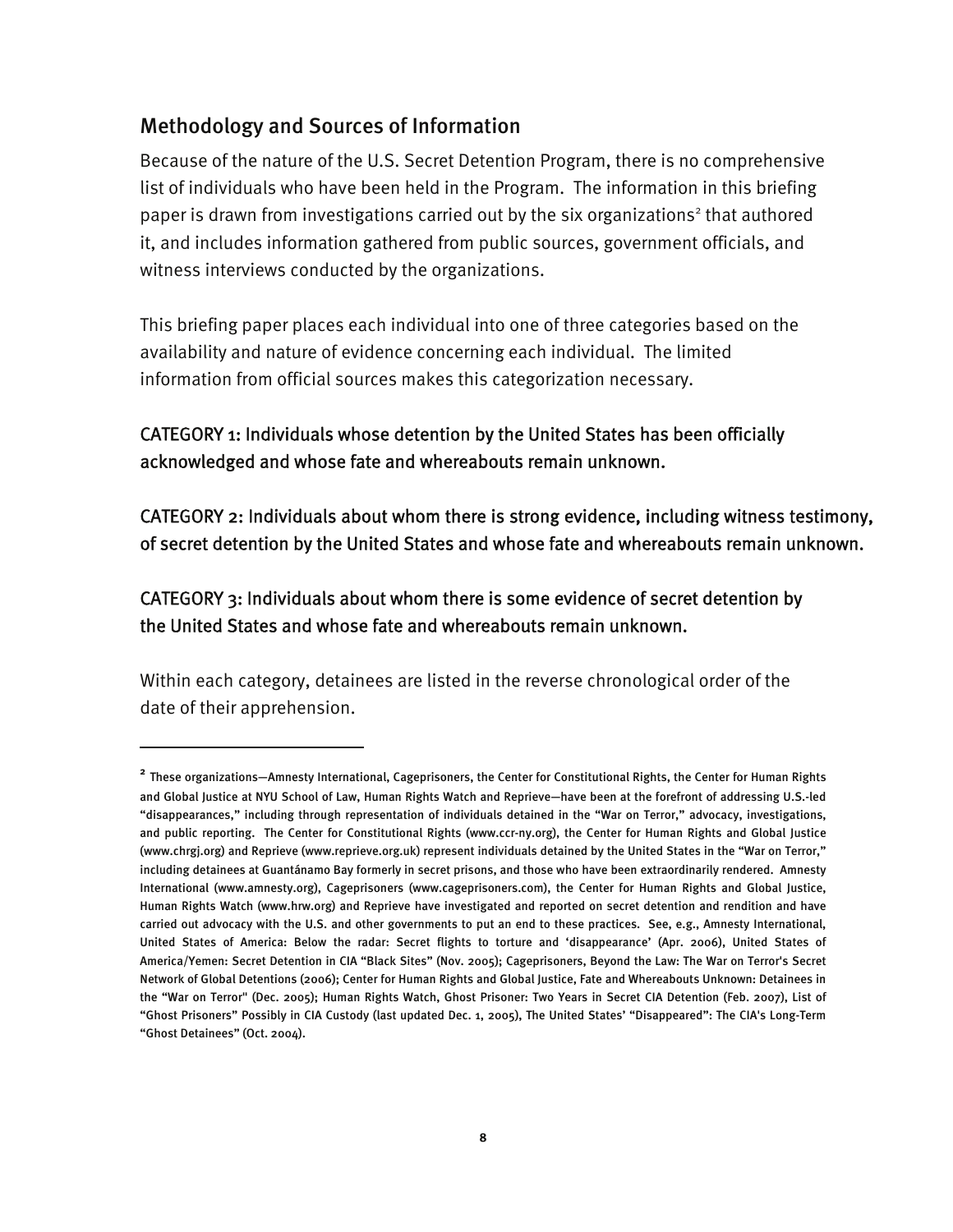## **List of Detainees**

Category 1: Individuals whose detention by the United States has been officially acknowledged and whose fate and whereabouts remain unknown

#### *Hassan Ghul*

I

On January 23, 2004, Ghul, a national of Pakistan, was apprehended in northern Iraq. Ghul is described as an al-Qaeda facilitator in the 9-11 Commission Report, which also confirms that Ghul was in U.S. custody. On January 26, 2004, President Bush congratulated U.S. intelligence agents for their role in Ghul's apprehension. After his apprehension, Ghul was reportedly interrogated by U.S. military and intelligence officials. On December 5, 2005, ABC News reported that he had been held in a secret U.S. detention facility in Poland.<sup>3</sup> On July 19, 2006 his name was included in the "Terrorists No Longer a Threat" List.<sup>4</sup> No other information about Ghul's fate has been released by the U.S. government, and his whereabouts remain unknown.

#### *Ali Abd al-Rahman al-Faqasi al-Ghamdi (Abu Bakr al Azdi)*

In May or June 2003, al-Ghamdi, a national of Saudi Arabia, turned himself in to authorities in Medina, Saudi Arabia, reportedly because his wife had been arrested several weeks earlier. The 9-11 Commission Report, referring to al-Ghamdi as a candidate hijacker for the attacks of September 11, 2001, acknowledged that al-Ghamdi was in U.S. custody. On July 19, 2006, his name was included in the "Terrorists No Longer a Threat" List. No other information about al-Ghamdi has been released by the U.S. government, and his whereabouts remain unknown.

**<sup>3</sup>**Brian Ross & Richard Esposito, Sources Tell ABC News Top Al Qaeda Figures Held in Secret CIA Prisons, ABC NEWS, Dec. 5, 2005, available at http://abcnews.go.com/WNT/Investigation/story?id=1375123 and List of 12 Operatives Held in CIA Prisons, ABC NEWS, Dec. 5, 2005, available at http://abcnews.go.com/WNT/Business/popup?id=1375287.

**<sup>4</sup>**The "Terrorists No Longer a Threat" List is a list that was read into the U.S. Congressional Record on July 19, 2006 by Representative J. Gresham Barrett from South Carolina, Representative Thaddeus McCotter from Michigan, Representative John Carter from Texas, and former Representative Melissa Hart from Pennsylvania. No explanation was provided by these Members of Congress concerning the sources for the list, and no further information was given when inquiries were made in preparation of this briefing paper. The List is available at http://thomas.loc.gov/cgi-bin/query/z?r109:H19JY6-0077.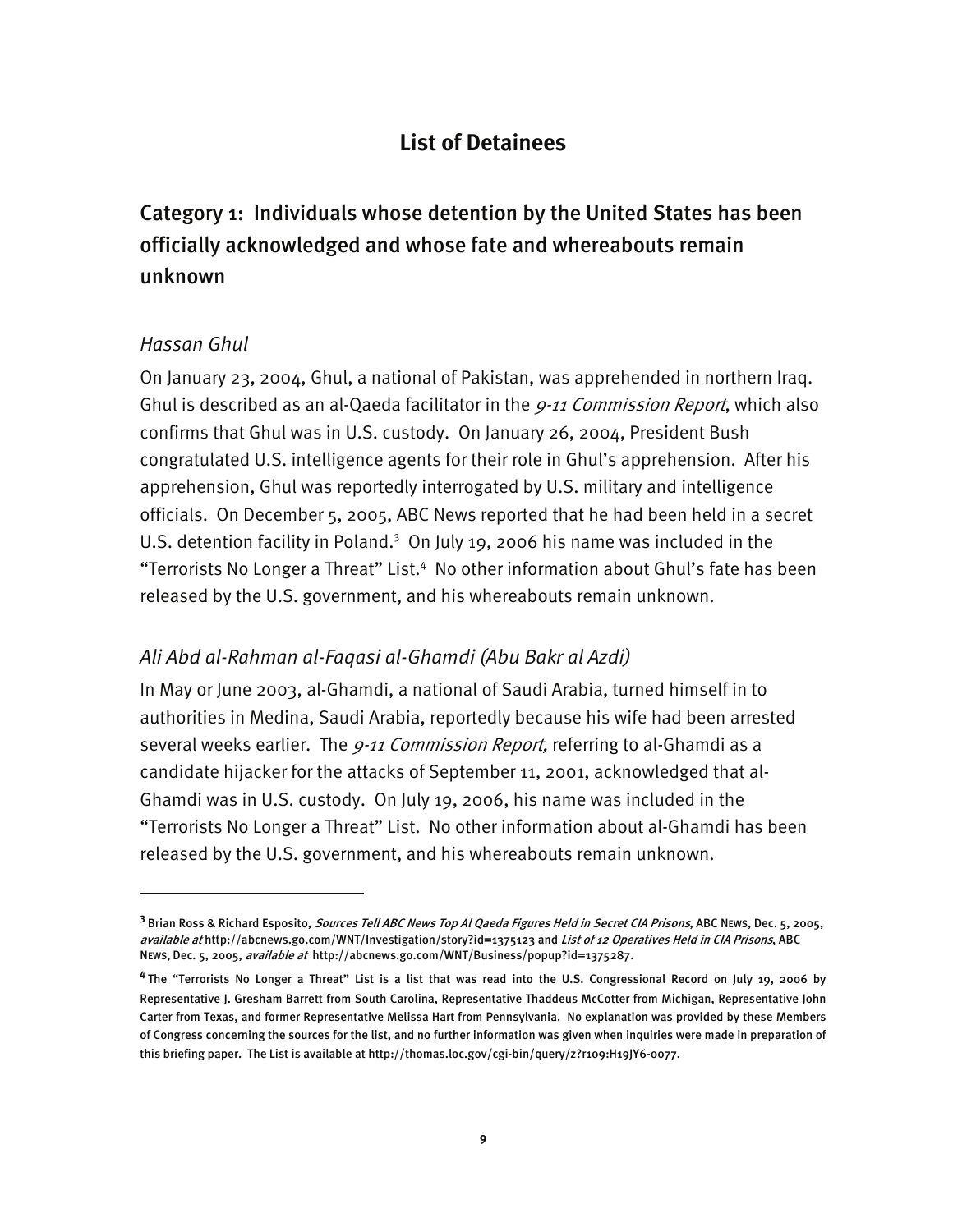#### *Ali Abdul-Hamid al-Fakhiri (Ali Abd-al-Hamid al-Fakhiri, Ibn al-Shaykh al-Libi)*

Around November 11, 2001, al-Fakhiri, a national of Libya, was apprehended in Kohat, Pakistan by Pakistani officials. Al-Fakhiri is allegedly a member of the Libyan Islamic Fighting Group (LIFG) and the leader of the Al Khaldan training camp in Afghanistan from 1995 until 2000. Soon after his apprehension, al-Fakhiri was in U.S. custody in Kandahar, Afghanistan and reportedly came under the control of the CIA in January 2002 after a dispute between the CIA and the FBI regarding who would have control over al-Fakhiri. Reports indicate that al-Fakhiri was transferred to the U.S.S. Bataan by January 9, 2002 and then transferred to Egypt in January 2002. Al-Fakhiri may have been held in another country before being sent to a secret U.S. detention facility in Afghanistan in 2003. Al-Fakhiri was reportedly transferred out of Afghanistan in late 2003 to a secret U.S. detention facility and then transferred to Libya in late 2005 or early 2006. On December 5, 2005, ABC News reported that he had been held in a secret U.S. detention facility in Poland.<sup>5</sup> Statements allegedly made by al-Fakhiri after his apprehension were reportedly a key part of U.S. pre-war intelligence on Iraq. In January 2004, al-Fakhiri is reported to have withdrawn his statements. Al-Fakhiri is now reportedly held in isolation in Tripoli, and said to be suffering from tuberculosis and to be in very poor health. At least one U.S. official has acknowledged U.S. involvement in elements of al-Fakhiri's treatment, including questioning al-Fakhiri and transferring al-Fakhiri to a third country for interrogation. On July 19, 2006 his name was included in the "Terrorists No Longer a Threat" List. No other information about al-Fakhiri's fate has been released by the U.S. government, and his whereabouts remain officially unexplained.

-

**<sup>5</sup>** See supra note 3.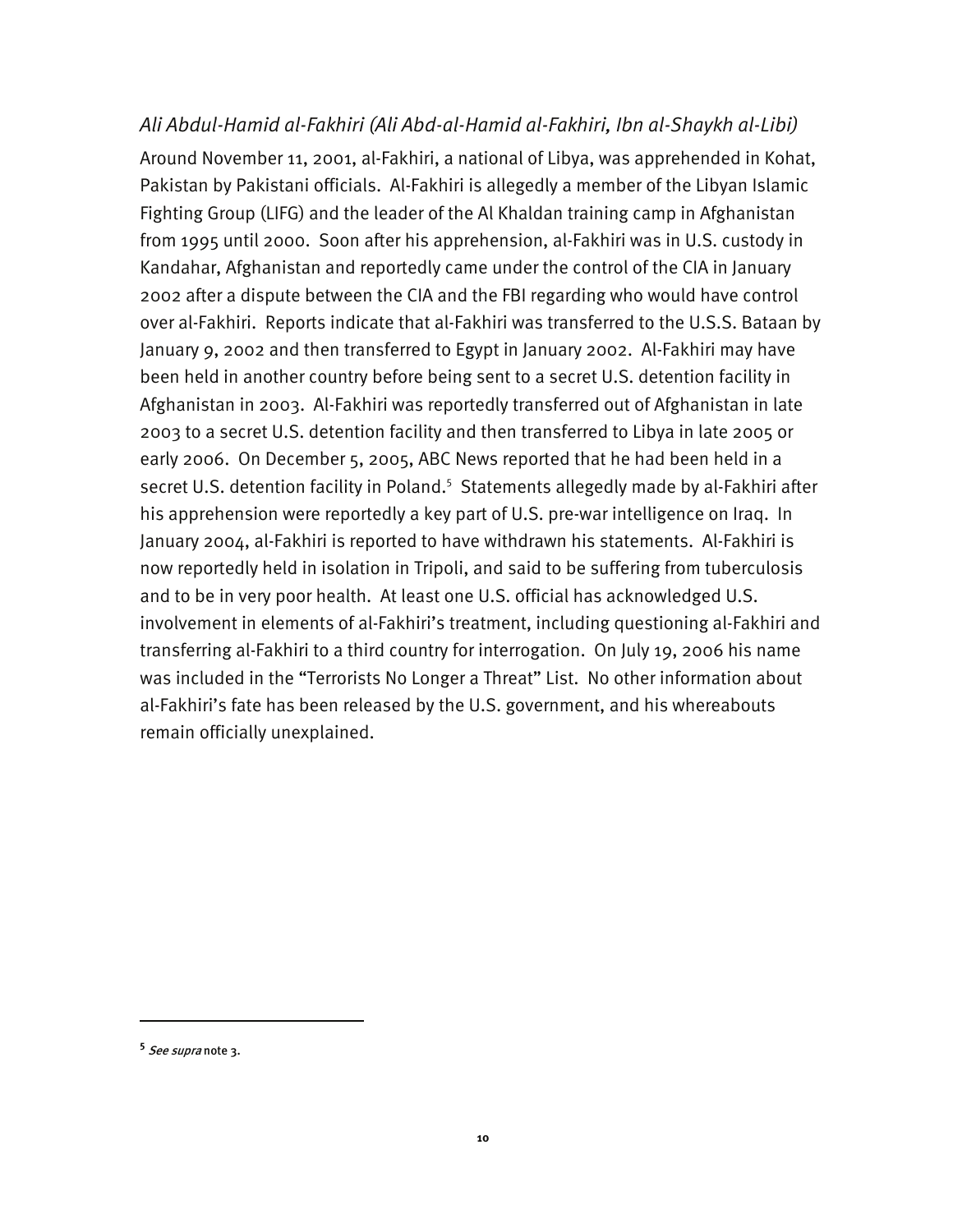# Category 2: Individuals about whom there is strong evidence, including witness testimony, of secret detention by the United States and whose fate and whereabouts remain unknown

#### *Mustafa Setmariam Nasar (Abu Musab al-Suri, Umar Abd al-Hakim)*

On or about November 1, 2005, Nasar, a dual Syrian-Spanish citizen, was apprehended in Quetta, Pakistan, by Pakistani officials. In November 2004, Nasar was identified on the FBI "Most Wanted Terrorists" List and on November 18, 2004, the U.S. Department of State offered a reward of \$U.S. 5 million for information concerning his location through its "Rewards for Justice" program and described Nasar as an al-Qaeda member and former trainer at camps in Afghanistan. Other reports describe Nasar as an ideologue and strategist, best known for his writings. Nasar is also wanted in Spain in connection with al-Qaeda activities. In April and May 2006, Pakistani intelligence officials confirmed that Nasar was wanted by both the U.S. and Syria, had been handed over to U.S. custody at least two months earlier, and was not in Pakistan. At around the same time, in March 2006, Nasar's name was removed from at least one U.S. government list of terrorism suspects. On July 19, 2006, his name was included in the "Terrorists No Longer a Threat" List. No other information about Nasar's fate has been released by the U.S. government, and his whereabouts remain officially unexplained.

## *Two, possibly three, Somalis [Names Unknown] (one of whom is either Shoeab as-Somali or Rethwan as-Somali)\**

Sometime prior to December 2004, two Somali nationals were apprehended and detained in a secret U.S. detention facility. Between December 2004 and late 2005, Marwan Jabour<sup>6</sup> reports that two Somalis were held in the cells next to his and that he sometimes would hear the Somalis talking with each other in Somali.

I

**<sup>\*</sup>** Individuals publicly identified as missing for the first time by human rights groups are indicated by an asterisk. Note that while the detention of two Somali nationals has been previously reported, the possibility that a third Somali national was held in a secret U.S. detention facility has not been explicitly stated.

**<sup>6</sup>** Marwan Jabour was held in the U.S. Secret Detention Program and was released from custody in 2006: see Human Rights Watch, Ghost Prisoner: Two Years in Secret CIA Detention, supra note 2.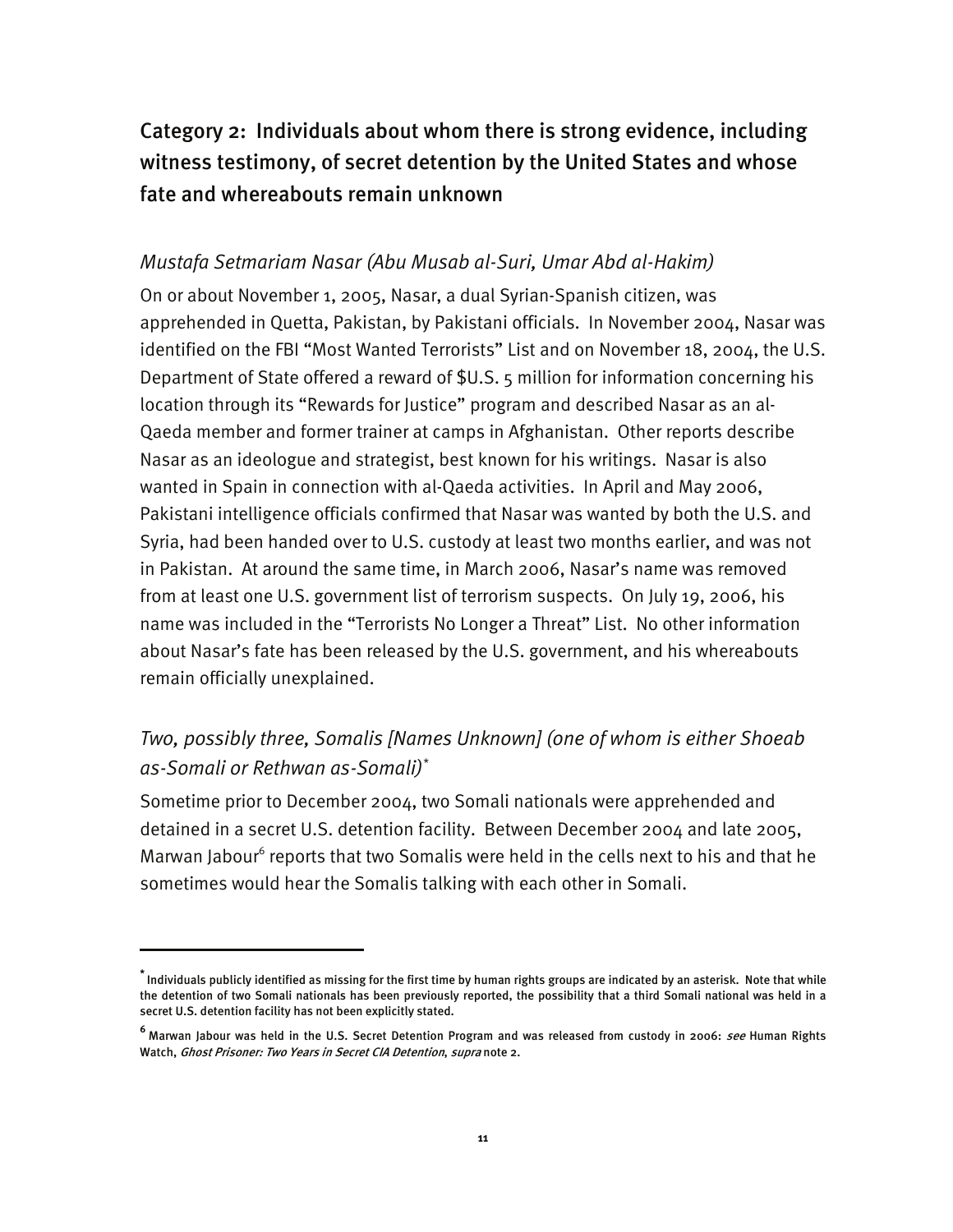While in that facility, Jabour was also shown a photograph of a Somali man whom he had known previously and recognized as either Shoeab as-Somali or Rethwan as-Somali. Jabour recognized that the photograph had been taken in his previous cell in the same facility. The Somali man in the photograph may or may not have been one of the Somalis held in the cells next to Jabour between December 2004 and late 2005. No information about these detainees' fates has been released by the U.S. government, and their whereabouts remain unknown.

#### *Mohammed Naeem Noor Khan (Abu Talha, Abu Talaha)*

On July 13, 2004, Khan, a national of Pakistan, was reportedly apprehended by Pakistani authorities with the assistance of the CIA and other U.S. agencies. Media reports since his disappearance have alleged that Khan is suspected of working as a computer and communications expert with al-Qaeda. In his 2006 memoir, In the Line of Fire, Pakistani President Pervez Musharraf provides details of the apprehension and subsequent treatment of an "unnamed Pakistani national" that strongly correlate with information available regarding Khan.<sup>7</sup> President Musharraf records that the individual was apprehended by Pakistani officials based on "vital leads" provided by the U.S. who had also been "tracking him" and that British authorities were given "direct access" to the individual. At least one detainee held in a secret U.S. detention facility was shown photos of Khan that suggested he was in custody. On July 19, 2006, the name "Abu Tallah" was included in the "Terrorists No Longer a Threat" List. No information about Khan's fate has been released by the U.S. government, and his whereabouts remain unknown.

#### *Abdul Basit*

I

Before or during June 2004, Basit, a national of probably either Saudi Arabia or Yemen, was apprehended and transferred to a secret U.S. detention facility where according to Marwan Jabour he spoke with other prisoners held in the facility and gave his name as "Abdul Basit." No information about Basit's fate has been released by the U.S. government, and his whereabouts remain unknown.

**<sup>7</sup>** PERVEZ MUSHARRAF, IN THE LINE OF FIRE: A MEMOIR 241-243 (2006).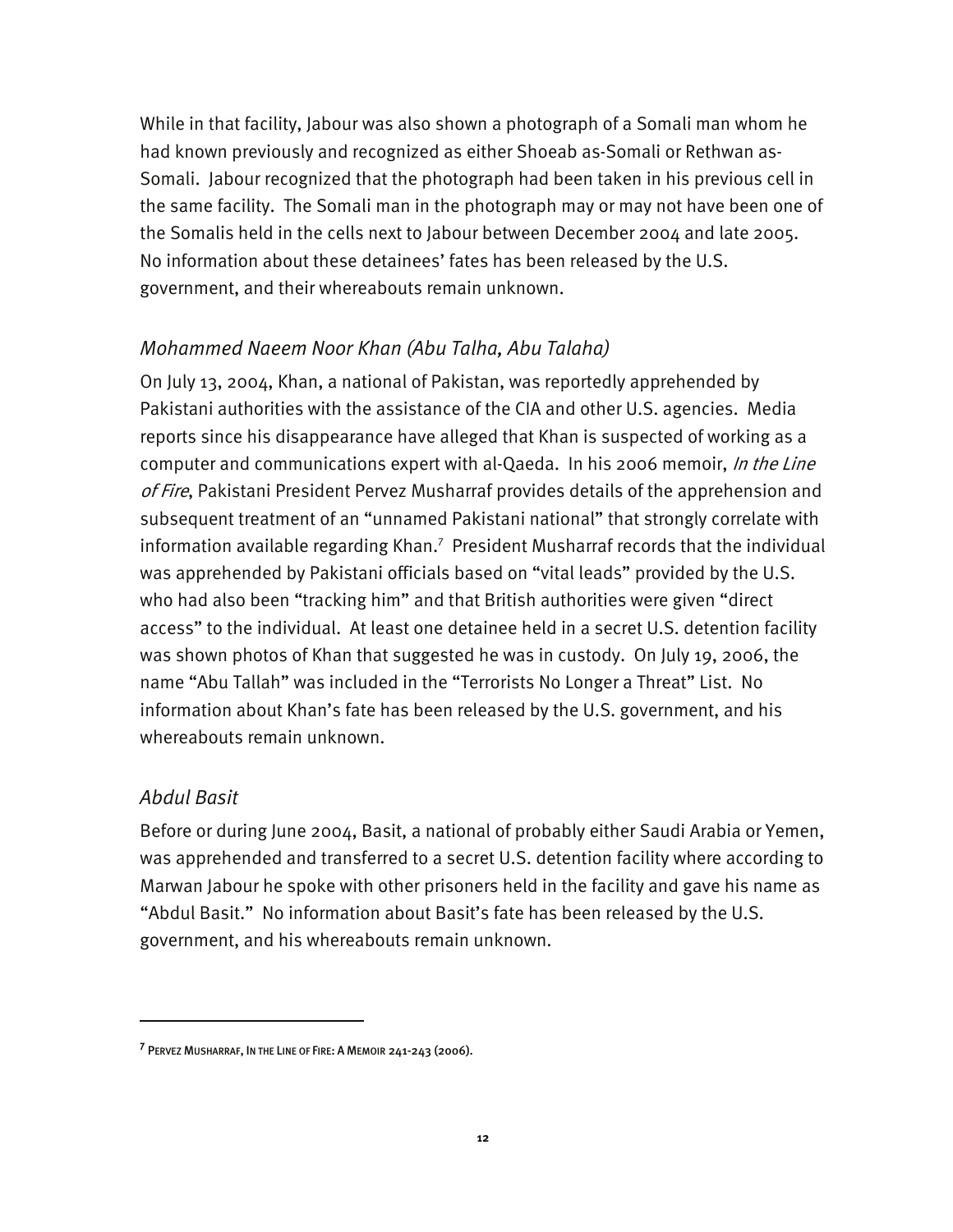## *Adnan [Last Name Unknown]*

Before or during June 2004, Adnan was apprehended and transferred to a secret U.S. detention facility where according to Marwan Jabour he spoke with other prisoners held in the facility and gave his name as "Adnan." No information about Adnan's fate has been released by the U.S. government, and his whereabouts remain unknown.

## *Hudaifa*

Before or during June 2004, Hudaifa was apprehended and transferred to a secret U.S. detention facility where according to Marwan Jabour he spoke with other prisoners held in the facility and gave his name as "Hudaifa." No information about Hudaifa's fate has been released by the U.S. government, and his whereabouts remain unknown.

## *Mohammed [Last Name Unknown] (Mohammed al-Afghani)*

Mohammed, an Afghan born in Saudi Arabia, was apprehended in May 2004 in Peshawar, Pakistan. According to Marwan Jabour, Mohammed was transferred with him and two other prisoners out of a facility in Islamabad, Pakistan on June 16, 2004 and imprisoned with Jabour in a secret U.S. detention facility. No information about Mohammed's fate has been released by the U.S. government, and his whereabouts remain unknown.

### *Khalid al-Zawahiri*

On February 25, 2004, al-Zawahiri, a national of Egypt, was apprehended in Azam Warak in the South Waziristan region of Pakistan by Pakistani officials. He was reportedly questioned by both Pakistani and U.S. intelligence officials shortly after his apprehension, and there are indications that he was transferred to U.S. custody, possibly in Afghanistan. Reports indicate that al-Zawahiri is the son of Ayman al-Zawahiri, an alleged high-level al-Qaeda suspect. No information about Khalid al-Zawahiri's fate has been released by the U.S. government, and his whereabouts remain unknown.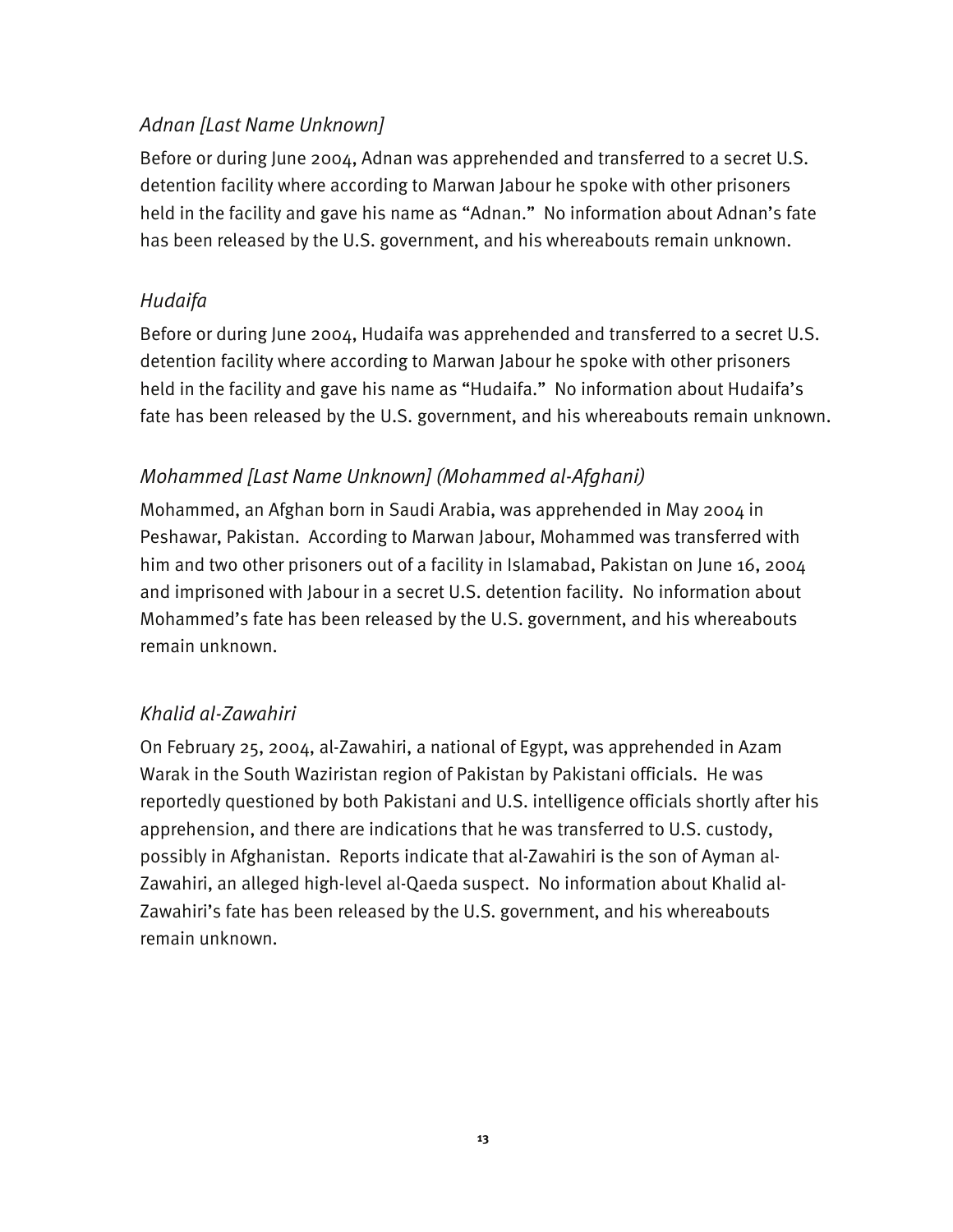#### *Ayoub al-Libi*

In January 2004, al-Libi, a national of Libya, was reportedly apprehended in Peshawar, Pakistan. According to Marwan Jabour, al-Libi was transferred with him and two other prisoners out of a facility in Islamabad, Pakistan on June 16, 2004 and imprisoned with Jabour in a secret U.S. detention facility. Jabour heard Ayoub al-Libi call out to him once during the first month of captivity in the secret U.S. detention facility. A prisoner with the surname al-Mahdi-Jawdeh (aka Ayoub al-Libi) (see page 13), was reportedly transferred from secret U.S. detention to Libyan custody in 2006, and may well be the same person. No information about al-Libi's fate has been released by the U.S. government, and his whereabouts remain unknown.

#### *Abu Naseem*

Naseem, a national of Tunisia, was apprehended in Peshawar, Pakistan, on June 17, 2003 by Pakistani authorities. He was reportedly suspected of providing forged documents to al-Qaeda, and of facilitating other al-Qaeda operations. Reports at the time of his arrest suggested that he may have been transferred to U.S. custody. Another suspect arrested on the same day was reportedly transferred to Bagram Air Base, Afghanistan. A witness reported hearing his voice in a secret U.S. detention facility in Afghanistan in late 2003. No information about Naseem's fate has been released by the U.S. government, and his whereabouts remain unknown.

# *Suleiman Abdalla Salim (Suleiman Abdalla, Suleiman Abdalla Salim Hemed, Suleiman Ahmed Hemed Salim, Issa Tanzania)*

On March 18, 2003, Salim, a national of either Yemen or Tanzania, was reportedly apprehended in Mogadishu, Somalia. Somali warlords reportedly abducted him from a hospital and delivered him to an airport in Mogadishu, where U.S. officials took custody of him. Salim was reportedly sought by the U.S. for alleged involvement in the 1998 bombings of the U.S. embassies in Tanzania and Kenya. Witness testimony indicates that Salim was held in at least two secret U.S. detention facilities in Afghanistan during 2004. The former detainee who saw Salim said that Salim had been badly tortured while in U.S. custody: his arms had been broken, and he had been hit in the head with the butt of a gun. No information about Salim's fate has been released by the U.S. government, and his whereabouts remain unknown.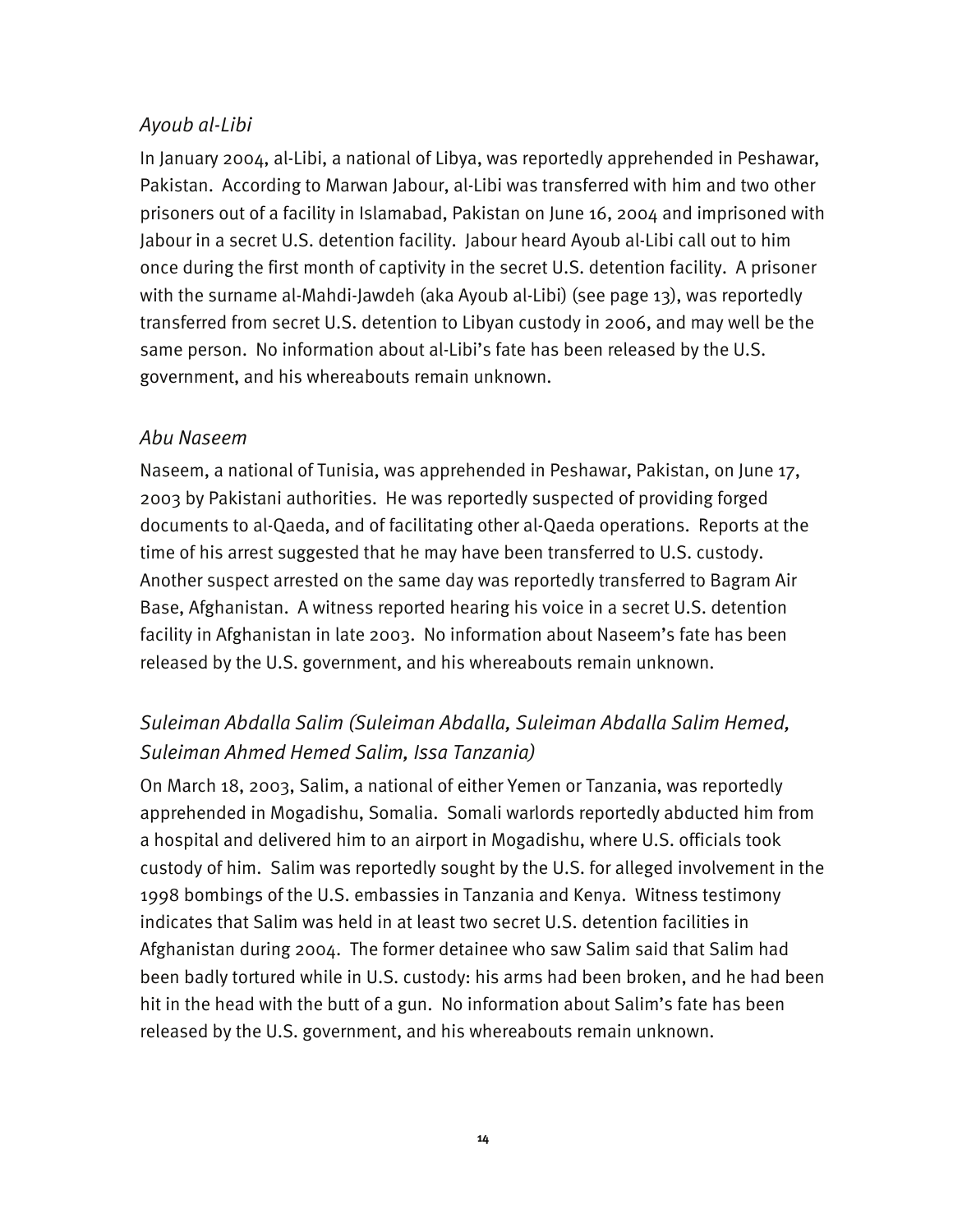## *Yassir al-Jazeeri (Yasser al-Jaziri, Abu Yasir al-Jaziri, Abu Yassir Al Jazeeri, Yasser al-Jazeeri)*

On March 15, 2003, al-Jazeeri, a national of Morocco, was apprehended in Lahore, Pakistan by Pakistani security forces, who were reportedly assisted by agents of the FBI. Reports indicate that al-Jazeeri was jointly interrogated by Pakistani and U.S. agents. Although al-Jazeeri was not included on the FBI "Most Wanted Terrorists" List at the time of his apprehension, he was characterized as among the top seven leaders of the al-Qaeda network by Pakistan's Federal Information Minister.

Witness testimonies indicate that al-Jazeeri was held in a CIA-operated portion of Bagram Air Base, Afghanistan, in late 2003 through early 2004. Al-Jazeeri was transferred to a secret U.S. detention facility in April 2004, where Marwan Jabour reports that he was allowed to meet with him several times as late as June 2006. According to Jabour, al-Jazeeri told him that he had been in a place with U.S. interrogators where he had been tortured, and that he had permanent damage to his arm as a result of being badly beaten. Jabour reported, "I saw very clearly the marks of torture on his body."8 Al-Jazeeri also indicated that he had been subjected to loud music for four months straight.

In 2003, the U.S. government acknowledged that Yassir al-Jazeeri had been captured or killed. On July 19, 2006 his name was included in the "Terrorists No Longer a Threat" List. No other information about al-Jazeeri's fate has been released by the U.S. government, and his whereabouts remain unknown.

#### *Mohammed Omar Abdel-Rahman (Asadallah)*

In mid-February 2003, Abdel-Rahman, a national of Egypt, was apprehended in Quetta, Pakistan. Abdel-Rahman is the son of Omar Abdel-Rahman (the "blind Sheikh") and according to the U.S. ran a training camp in Afghanistan prior to September 11, 2001 and had a role in planning the attacks of September 11, 2001. Information from Abdel-Rahman reportedly led to the joint U.S.-Pakistan arrest of Khalid Sheikh Mohammed, a detainee who the U.S. government has acknowledged was in the U.S. Secret Detention Program and is presently held at Guantánamo Bay. Reports indicate that Abdel-

I

**<sup>8</sup>** Interview with Marwan Jabour, Nov. 23. 2006.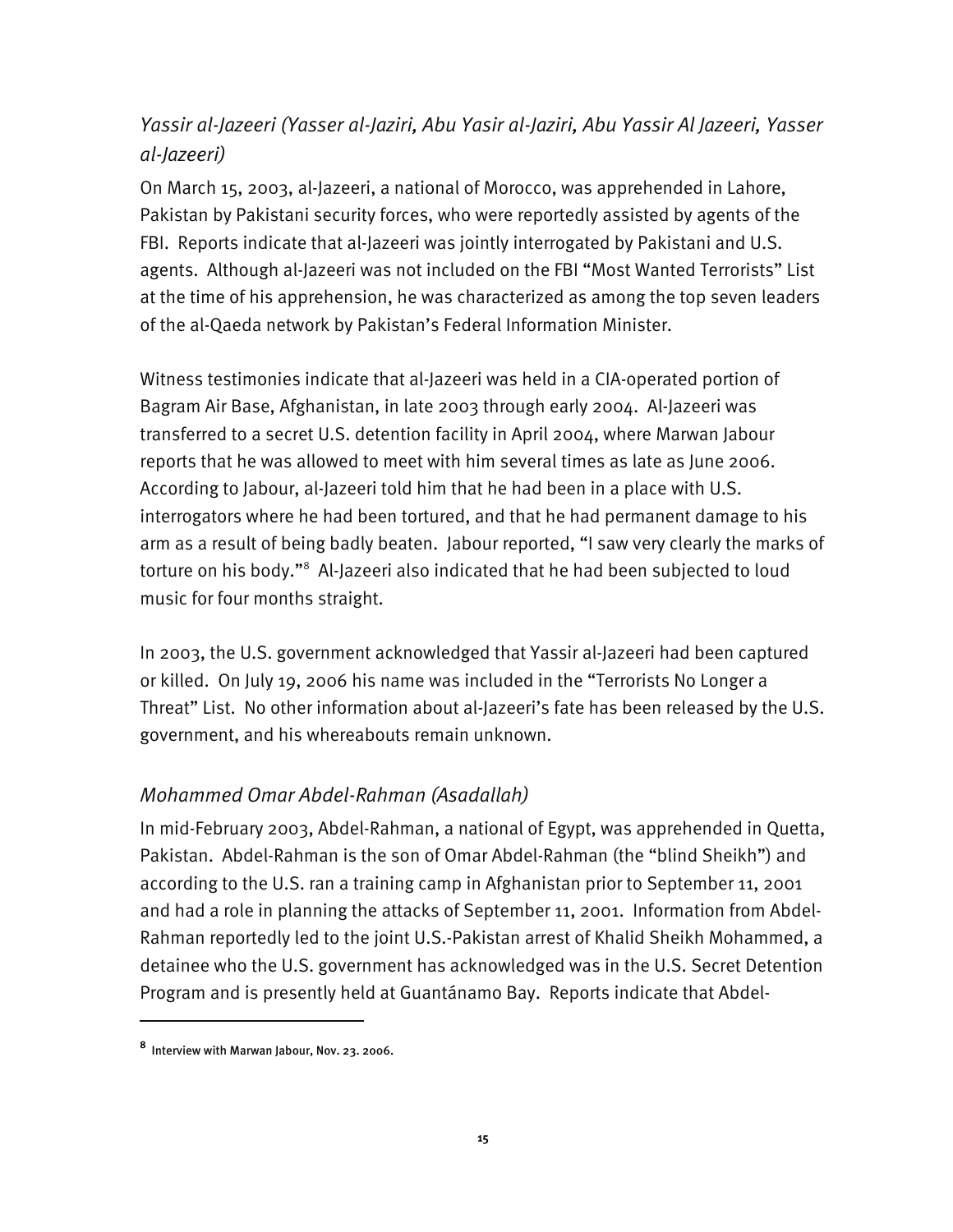Rahman was in U.S. custody after his apprehension and that Abdel-Rahman was being questioned by U.S. authorities in early March 2003. On December 5, 2005, ABC News reported that he had been held in a secret U.S. detention facility in Poland.<sup>9</sup> On July 19, 2006 his name was included in the "Terrorists No Longer a Threat" List. No other information about Abdel-Rahman's fate has been released by the U.S. government, and his whereabouts remain unknown.

#### *Majid [Last Name Unknown] (Adnan al-Libi, Abu Yasser)*\*

In 2003, Majid, a national of Libya, was apprehended, apparently in Afghanistan. The U.S. Department of the Treasury has described Adnan al-Libi as a "senior LIFG facilitator."<sup>10</sup> He was reportedly held in a secret U.S. detention facility in Afghanistan in late 2003 and was apparently transferred to another secret U.S. detention facility, in which he was present in April 2004. No information about Majid's fate has been released by the U.S. government, and his whereabouts remain unknown.

#### *Hassan [Last Name Unknown] (Raba'i)*\*

Hassan, a national of Libya, was apprehended in Pakistan, apparently in 2002. His pregnant wife, name and nationality unknown, was with him in Pakistan at the time of his arrest. Hassan is allegedly a member of the LIFG. He was apparently transferred with al-Fakhiri (aka Ibn al-Shaykh al-Libi) from a secret U.S. detention facility in Afghanistan in November 2003 to a secret U.S. detention facility, in which he was present in April 2004. He was reportedly transferred to Libyan custody in late 2005 or 2006, and is reportedly being held in Tripoli. No information about Hassan's fate has been released by the U.S. government, and his whereabouts remain officially unexplained.

#### *[First Name Unknown] al-Mahdi-Jawdeh (Abu Ayoub, Ayoub al-Libi)*\*

Al-Mahdi-Jawdeh, a national of Libya, is allegedly a member of the LIFG. He was reportedly held in secret U.S. detention before being sent to Libya in 2006. A prisoner with the name Ayoub al-Libi was reportedly held in a U.S. secret detention facility with

I

**<sup>9</sup>** See supra note 3.

**<sup>10</sup>** U.S. Department of the Treasury, Treasury Designates UK-Based Individuals, Entities Financing Al Qaida-Affiliated LIFG, Feb. 8, 2006, available at http://www.treas.gov/press/releases/js4016.htm.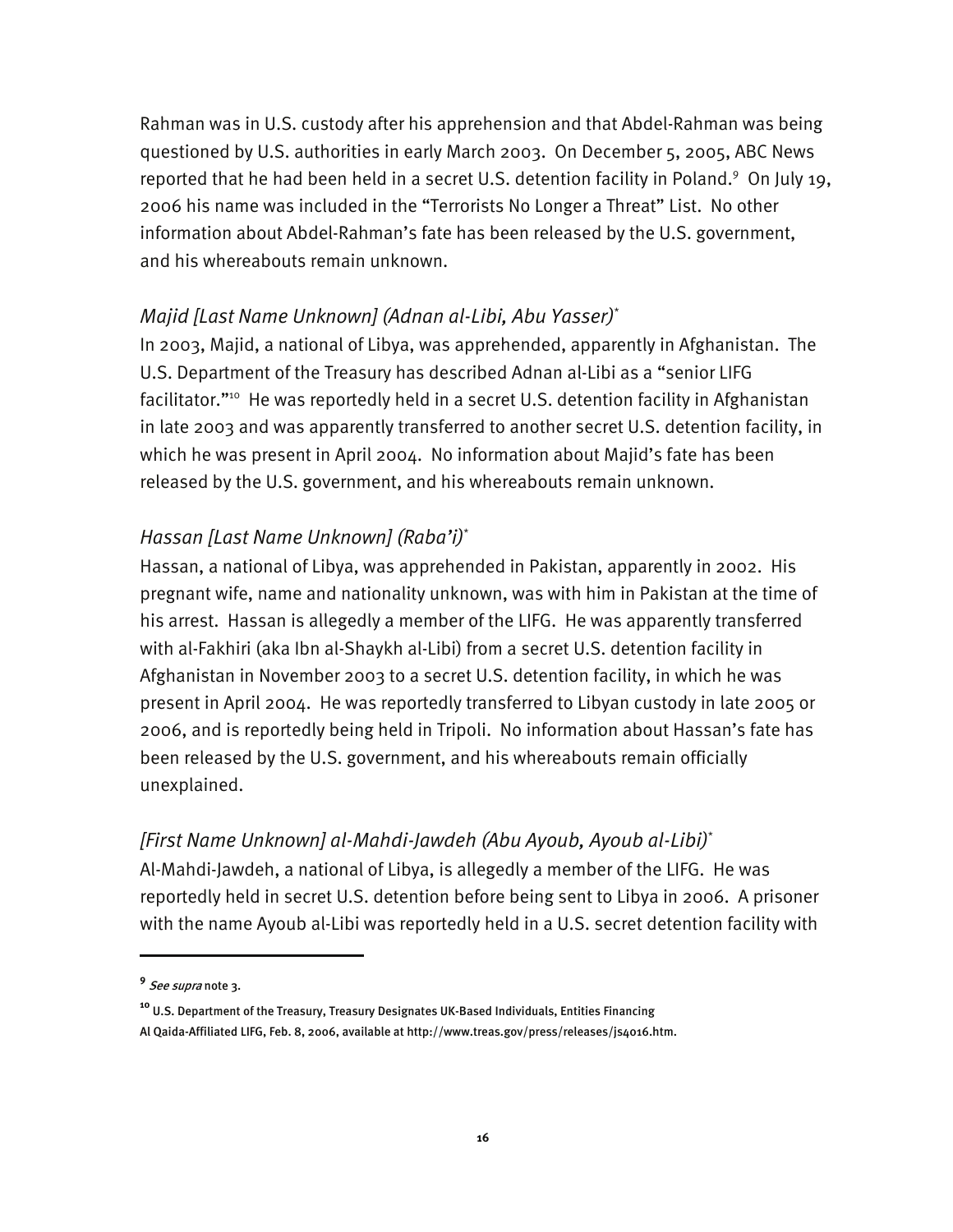Marwan Jabour (see page 11) and may well be the same person. No information about al-Mahdi-Jawdeh's fate has been released by the U.S. government, and his whereabouts remain officially unexplained.

## *Khaled al-Sharif (Abu Hazem)*\*

Al-Sharif, a national of Libya, is allegedly a member of the LIFG. Al-Sharif had reportedly been held in a secret U.S. detention facility in Afghanistan in late 2003, with al-Fakhiri (aka Ibn al-Shaykh al-Libi) and Hassan (aka Raba'i). He may have been transferred to Libya in late 2005 or 2006, and is reportedly being held in Tripoli. No information about al-Sharif's fate has been released by the U.S. government, and his whereabouts remain officially unexplained.

# Category 3: Individuals about whom there is some evidence of secret detention by the United States and whose fate and whereabouts remain unknown

## *Osama bin Yousaf (Usama Bin Yussaf, Usama bin Yusuf, Usamah bin-Yusuf)*

On August 7, 2005, bin Yousaf, believed to be a national of either Pakistan or Saudi Arabia, was apprehended in Faisalabad, Pakistan, reportedly by tracking his cell phone, which was recorded in the phone directory of Abu Faraj al-Libi. Al-Libi was arrested on May 2, 2005 in Mardan, Pakistan by Pakistani authorities aided by U.S. intelligence officials and is one of the detainees who the U.S. government has acknowledged was in the U.S. Secret Detention Program and is presently held at Guantánamo Bay. Bin Yousaf is allegedly an al-Qaeda operative closely linked to al-Libi. It was reported that maps of cities in Germany and Italy were seized from bin Yousaf upon arrest. He was reportedly transferred to Lahore on August 9, 2005 and on the following day to Islamabad, where he was interrogated by U.S. officials. No information about bin Yousaf's fate has been released by the U.S. government, and his whereabouts remain unknown.

#### *Osama Nazir*

In November 2004, Nazir, a national of Pakistan, was apprehended by Pakistani authorities in Faisalabad, Pakistan. Nazir was reportedly a high-ranking operative of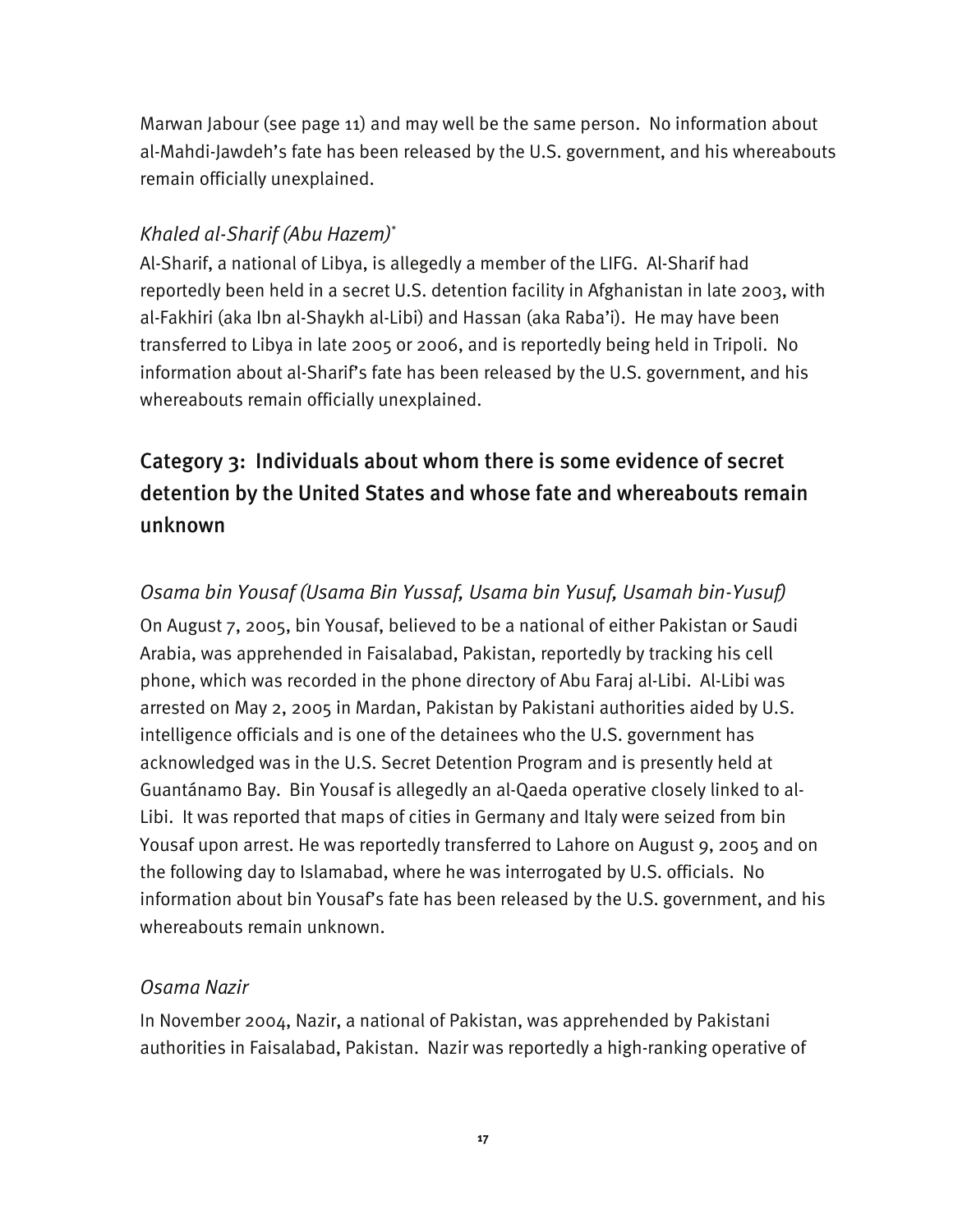Jaish-e-Mohammad, a group allegedly linked to al-Qaeda. He was suspected of involvement in a March 2002 attack on a church in Islamabad's high-security diplomatic zone, and was later linked to Shehzad Tanweer, one of the suicide bombers responsible for the London attacks of July 7, 2005. The media reported that the U.S. government sought custody of Nazir after his arrest. On July 19, 2006, his name was included in the "Terrorists No Longer a Threat" List. No other information about Nazir's fate has been released by the U.S. government, and his whereabouts remain unknown.

#### *Sharif al-Masri (Abd-al-Sattar Sharif al-Masri)*

On August, 29, 2004, al-Masri, a national of Egypt, was apprehended in Quetta, Pakistan, reportedly by Pakistani authorities. His apprehension was confirmed on September 1, 2004 by Pakistan's Federal Information Minister. The Information Minister also confirmed that a second man was apprehended with al-Masri but stated that his identity was unknown. Reports alternatively indicate that this man was a national of Saudi Arabia, Yemen or Pakistan. In November 2005, U.S. sources indicated that al-Masri had told his interrogators about an al-Qaeda plan to bring nuclear materials to the United States via Mexico for use against U.S. targets. No information about al-Masri's fate has been released by the U.S. government, and his whereabouts remain unknown.

#### *Qari Saifullah Akhtar (Amir Harkat-ul-Ansar Qari Saifullah)*

On August 6, 2004, Akhtar, a national of Pakistan, was apprehended in Dubai, United Arab Emirates (UAE), reportedly with the assistance of UAE authorities after he had been traced by Pakistani intelligence officials. A number of media reports from August and October 2004 refer to Pakistan's Federal Information Minister's comments that Akhtar was transferred after his apprehension from the UAE to Pakistan and was being interrogated by Pakistani officials. An unnamed intelligence official indicated that he was possibly being interrogated in Lahore. The allegations against Akhtar include that he led Harkat-ul Jihad al-Islami, was connected to a plot to assassinate Pakistani President Pervez Musharraf, and ran a terrorist training camp in Rishkor, Afghanistan. In connection with a habeas corpus petition filed on his behalf, the Pakistani Supreme Court has requested details from the government of Pakistan concerning his detention. The U.S. was reportedly interested in questioning Akhtar and on July 19, 2006, his name was included in the "Terrorists No Longer a Threat" List. No other information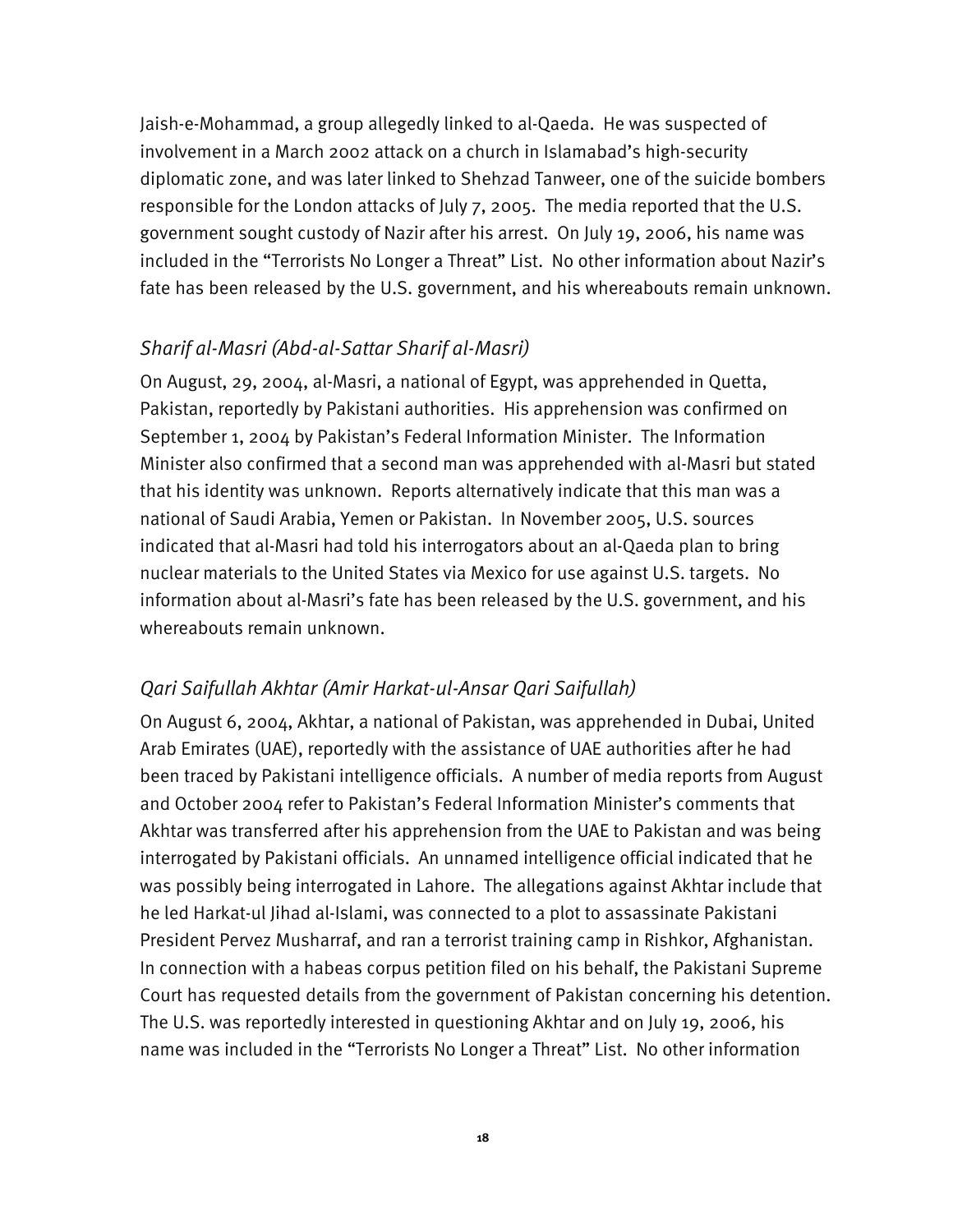about Akhtar's fate has been released by the U.S. government, and his whereabouts remain unknown.

# *Mustafa Mohammed Fadhil (Moustafa Ali Elbishy, Hussein, Hassan Ali, Khalid, Abu Jihad)*

In July or August 2004, Fadhil, a national of Egypt and possibly also Kenya, was reportedly apprehended in Pakistan by Pakistani authorities. Fadhil was named in a U.S. federal indictment concerning the 1998 bombings of the U.S. embassies in Tanzania and Kenya. On October 10, 2001, he was placed on the FBI "Most Wanted Terrorists" List. His name was removed from the list without explanation. No information about Fadhil's fate has been released by the U.S. government, and his whereabouts remain unknown.

## *Musaab Aruchi (Mosabir Aroochi, Masoob Aroochi, Abu Mosa'ab al-Balochi, Abu Mosa'ab Aroochi, Musaad Aruchi, al-Baluchi)*

On June 12, 2004, Aruchi, a national of Pakistan, was apprehended in Karachi, Pakistan by Pakistani paramilitary forces reportedly supervised by the CIA, on the basis of U.S. intelligence telephone and internet intercepts. Aruchi is allegedly a senior al-Qaeda operative and is the nephew of Khalid Sheikh Mohammed, a detainee who the U.S. government has acknowledged was in the U.S. Secret Detention Program and is presently held at Guantánamo Bay. Unnamed Pakistani intelligence officials were quoted as saying that Aruchi was held by Pakistani authorities for three days before being flown in an unmarked CIA plane from a Pakistani air force base to an unknown location. On July 19, 2006, the name "Mosabir Aroochi" was included in the "Terrorists No Longer a Threat" List. No other information about Aruchi's fate has been released by the U.S. government, and his whereabouts remain unknown.

### *Ibad al Yaquti al Sheikh al Sufiyan*

On January 22, 2004, al Sufiyan, a resident of Saudi Arabia, was reportedly apprehended in Karachi, Pakistan, by Pakistani intelligence authorities. He was reportedly suspected of being an al-Qaeda operative. Al Sufiyan was apprehended the day after Walid bin Azmi (see page 16), and reports indicate that information provided by bin Azmi led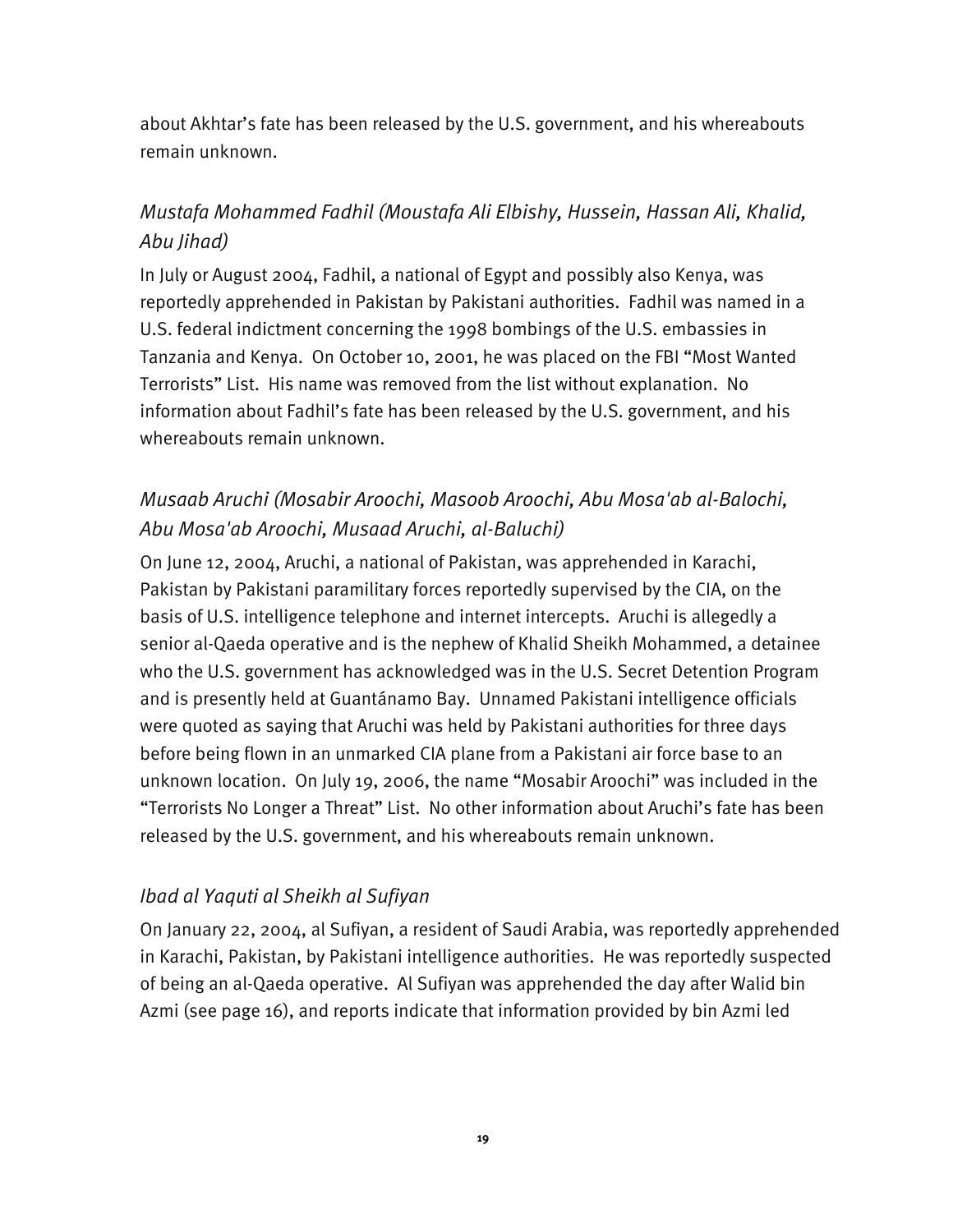authorities to al Sufiyan. No information about al Sufiyan's fate has been released by the U.S. government, and his whereabouts remain unknown.

### *Walid bin Azmi*

In January 2004, bin Azmi, described as "an Arab," was reportedly apprehended in Karachi, Pakistan in a raid by intelligence agencies. Bin Azmi was apprehended as part of a raid in which about a dozen individuals escaped, while those apprehended were reportedly transferred to U.S. custody, reportedly the FBI. Bin Azmi is allegedly an al-Qaeda operative who was based in Pakistan and is said to be a suspect in the bombing of the U.S.S. Cole in 2000. No information about bin Azmi's fate has been released by the U.S. government, and his whereabouts remain unknown.

## *Amir Hussein Abdullah al-Misri (Fazal Mohammad Abdullah al-Misri)*

On January 18, 2004, al-Misri, a national of Egypt, was reportedly apprehended in Karachi, Pakistan by Pakistani authorities. Al-Misri is reportedly linked to Ahmed Omar Saeed Sheikh and al-Qaeda. A press report shortly after the apprehension quotes an unnamed Pakistani official indicating that investigators were trying to verify whether al-Misri was wanted by the U.S. government and that the FBI was likely to join local investigators shortly. The official is also reported as stating that those apprehended in the raid in which al-Misri was detained were being transfered to Islamabad, after which they were likely to be sent to U.S. custody. No information about al-Misri's fate has been released by the U.S. government, and his whereabouts remain unknown.

### *Safwan al-Hasham (Haffan al-Hasham)*

On May 15, 2003, al-Hasham, a national of Saudi Arabia, was apprehended while driving from Hyderabad to Karachi, Pakistan by Pakistani authorities, possibly in the presence of U.S. officials. Media accounts indicate that al-Hasham was suspected of being al-Qaeda's communications chief. On July 19, 2006, his name was included in the "Terrorists No Longer a Threat" List. No other information about al-Hasham's fate has been released by the U.S. government, and his whereabouts remain unknown.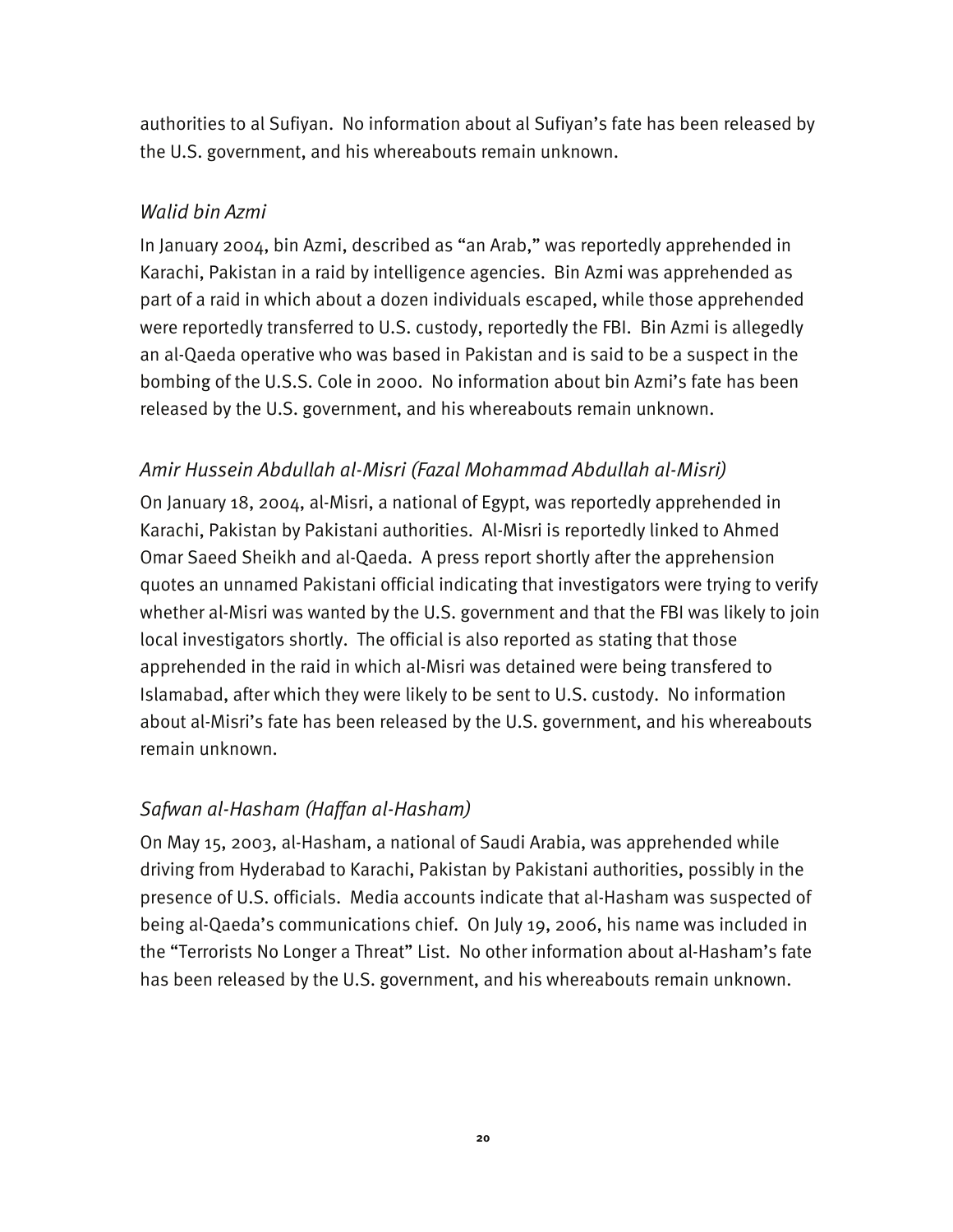#### *Jawad al-Bashar*

In early May 2003, al-Bashar, a national of Egypt, was reportedly apprehended in Vindher (Windar), Balochistan, along with an Afghan national, Farzand Shah, by law enforcement agencies. Al-Bashar is allegedly a member of al-Qaeda operating in Pakistan and is suspected to be linked to Khalid Sheikh Mohammed, a detainee who the U.S. government has acknowledged was in the U.S. Secret Detention Program and is presently held at Guantánamo Bay. No information about al-Bashar's fate has been released by the U.S. government, and his whereabouts remain unknown.

## *Aafia Siddiqui*

On around March 28, 2003, Siddiqui, along with her three children (then aged 7 years, 5 years and 6 months), a national of Pakistan, was reportedly apprehended in Karachi, Pakistan. On March 18, 2003, the FBI had issued an alert requesting information on Siddiqui so the FBI could locate and question her. The U.S. government has alleged that Siddiqui is linked to detainees that the government has acknowledged were in the U.S. Secret Detention Program, including Majid Khan and Ali 'Abd al-'Aziz 'Ali. There are a number of reports alleging that Siddiqui had been handed over to U.S. custody following her apprehension, but in May 26, 2004, then-Attorney General Ashcroft and FBI Director Robert Mueller III identified Siddiqui as someone presenting a threat to the United States, indicating their belief that she was not in custody. No other information about Siddiqui's fate has been released by the U.S. government, and her whereabouts remain unknown.

## *Saif al Islam el Masry*

In September 2002, el Masry, a national of Egypt, was apprehended in the Pankisi Gorge, Georgia, by Georgian authorities. El Masry was suspected of being a member of al-Qaeda's high council. Media reports indicate that Georgian officials acknowledged that they transferred el Masry and others detained in the same raid to U.S. custody. No information about el Masry's fate has been released by the U.S. government, and his whereabouts remain unknown.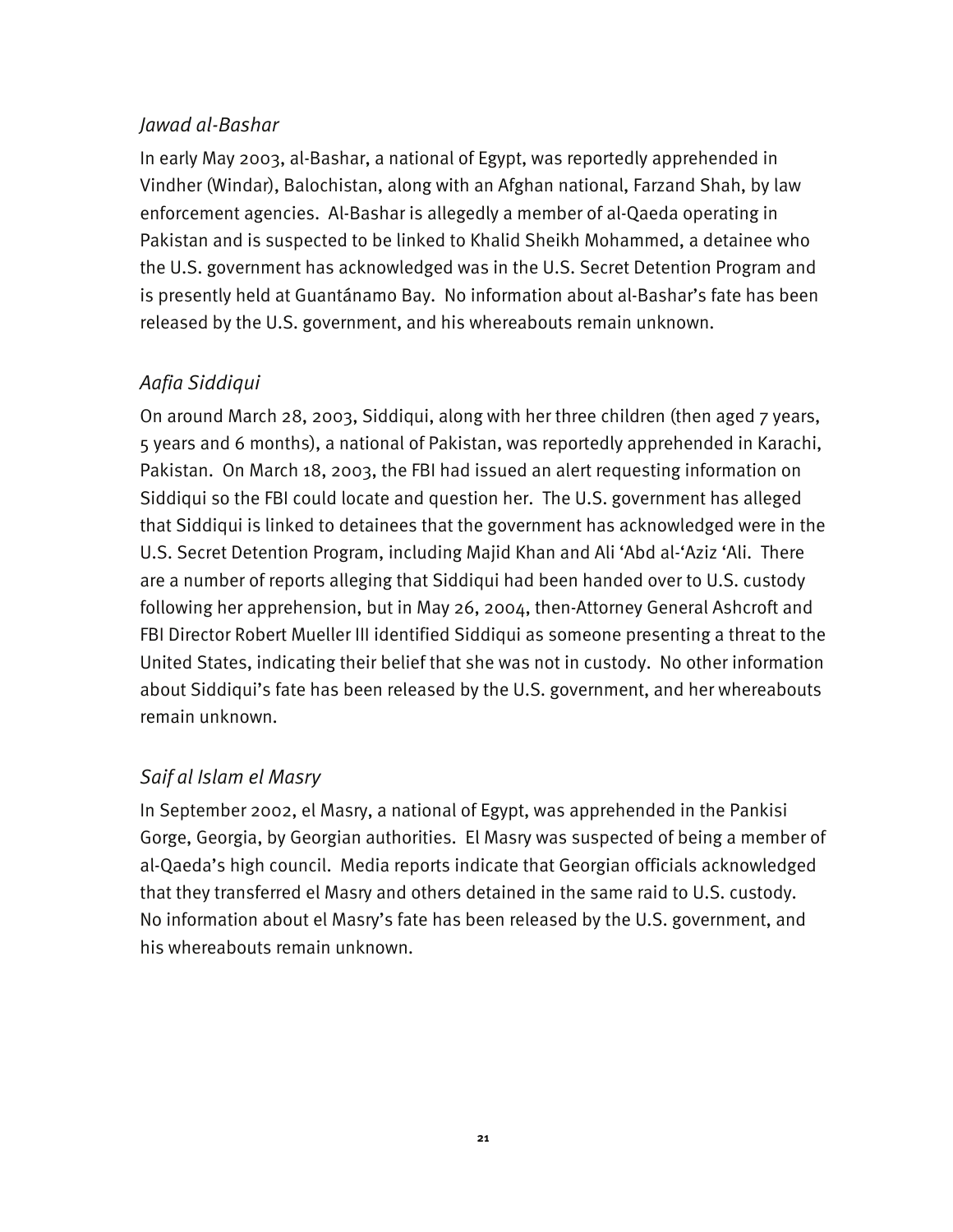# *Sheikh Ahmed Salim (Swedan, Sheikh Ahmad Salem Suweidan, Sheikh Ahmed Salem Swedan, Sheikh Swedan, Sheikh Bahamadi, Ahmed Ally, Bahamad, Sheik Bahamad, Ahmed The Tall)*

On July 11, 2002, Salim, a national of Kenya, was apprehended in Karachi, Pakistan by Pakistani authorities, possibly with the assistance of U.S. law enforcement agents. Media reports indicate that he was transferred to U.S. custody at some point in 2002. Salim was named in a U.S. federal indictment concerning the 1998 bombings of the U.S. embassies in Tanzania and Kenya. Salim is still listed on the FBI "Most Wanted Terrorists" List. No information about Salim's fate has been released by the U.S. government, and his whereabouts remain unknown.

#### *Retha al-Tunisi*

In early to mid-2002, al-Tunisi, a national of Tunisia, was apprehended in Karachi, Pakistan. Al-Tunisi is alleged to hold a high-level position in al-Qaeda. Marwan Jabour reports that while he was held in a secret U.S. detention facility, he was shown a photograph of al-Tunisi, who was apparently in U.S. custody. This may or may not be Ridah bin Saleh al Yazidi, a Tunisian national, who is presently held at Guantánamo Bay and does not have counsel. No information about al-Tunisi's fate has been released by the U.S. government, and his whereabouts remain unknown.

*Anas al-Libi (Anas al-Sabai, Nazih al-Raghie, Nazih Abdul Hamed al-Raghie)* 

In February 2002, al-Libi, a national of Libya, was reportedly apprehended in Khartoum, Sudan, after which there were reportedly negotiations between U.S. and Sudanese officials to complete al-Libi's handover to U.S. custody. He was named in a U.S. federal indictment concerning the 1998 bombings of the U.S. embassies in Tanzania and Kenya and on October 10, 2001, his name appeared on the initial version of the FBI "Most Wanted Terrorists" List, where his name still remains. He was probably sent to Egypt at some point after his apprehension and may now be in another country. No information about al-Libi's fate has been released by the U.S. government, and his whereabouts remain unknown.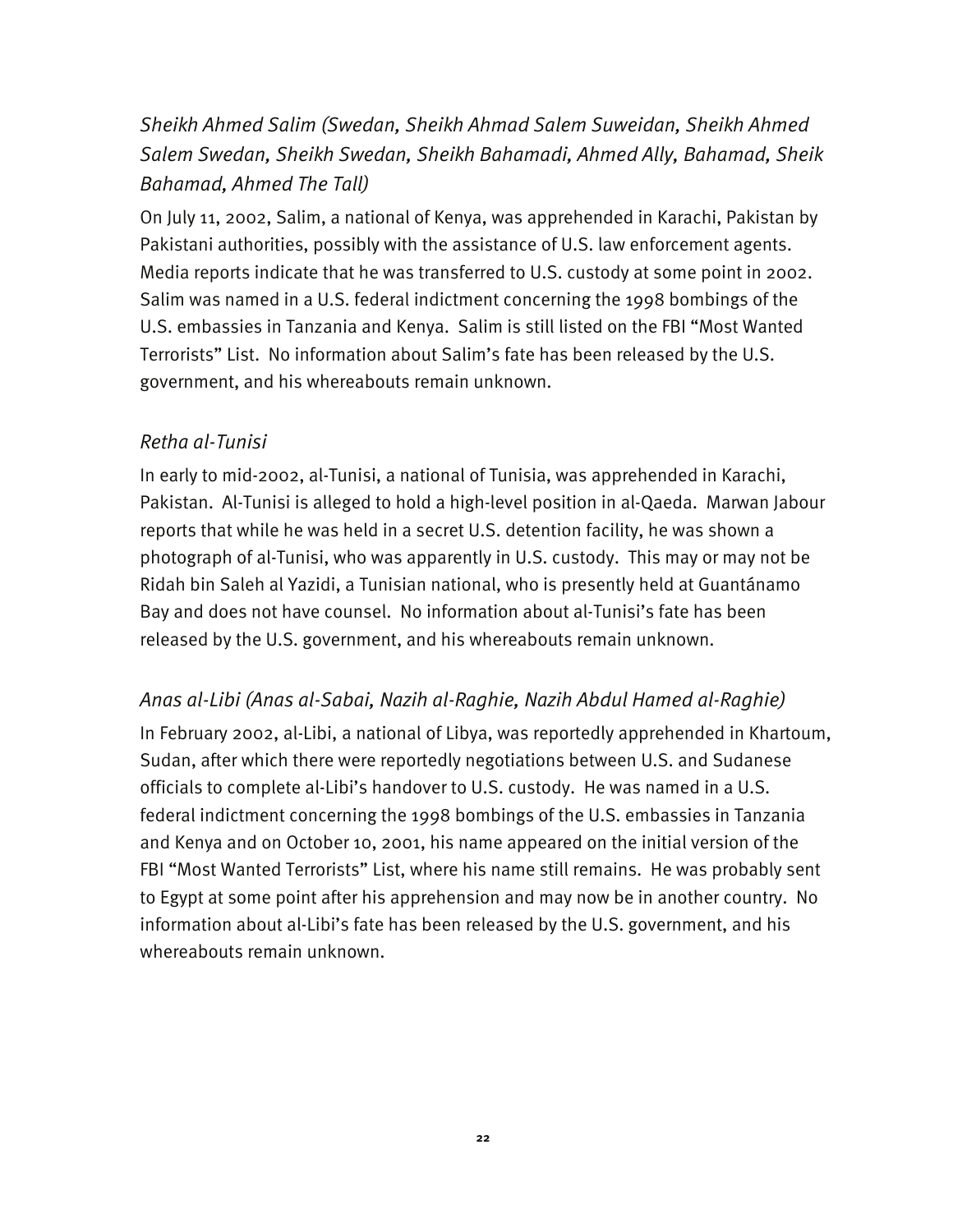### *[First Name Unknown] al-Rubaia*

In 2002, al-Rubaia, a national of Iraq, was apparently apprehended in Iran and later held in a secret U.S. detention facility. Another detainee held in the same secret U.S. detention facility in Afghanistan read the name "al-Rubaia" and information about his arrest on a cell wall. No information about al-Rubaia's fate has been released by the U.S. government, and his whereabouts remain unknown.

#### *Speen Ghul*

Marwan Jabour reports that while in a secret U.S. detention facility, he was shown a photograph of Speen Ghul, a national of an African country, who was apparently in U.S. custody. No information about Ghul's fate has been released by the U.S. government, and his whereabouts remain unknown.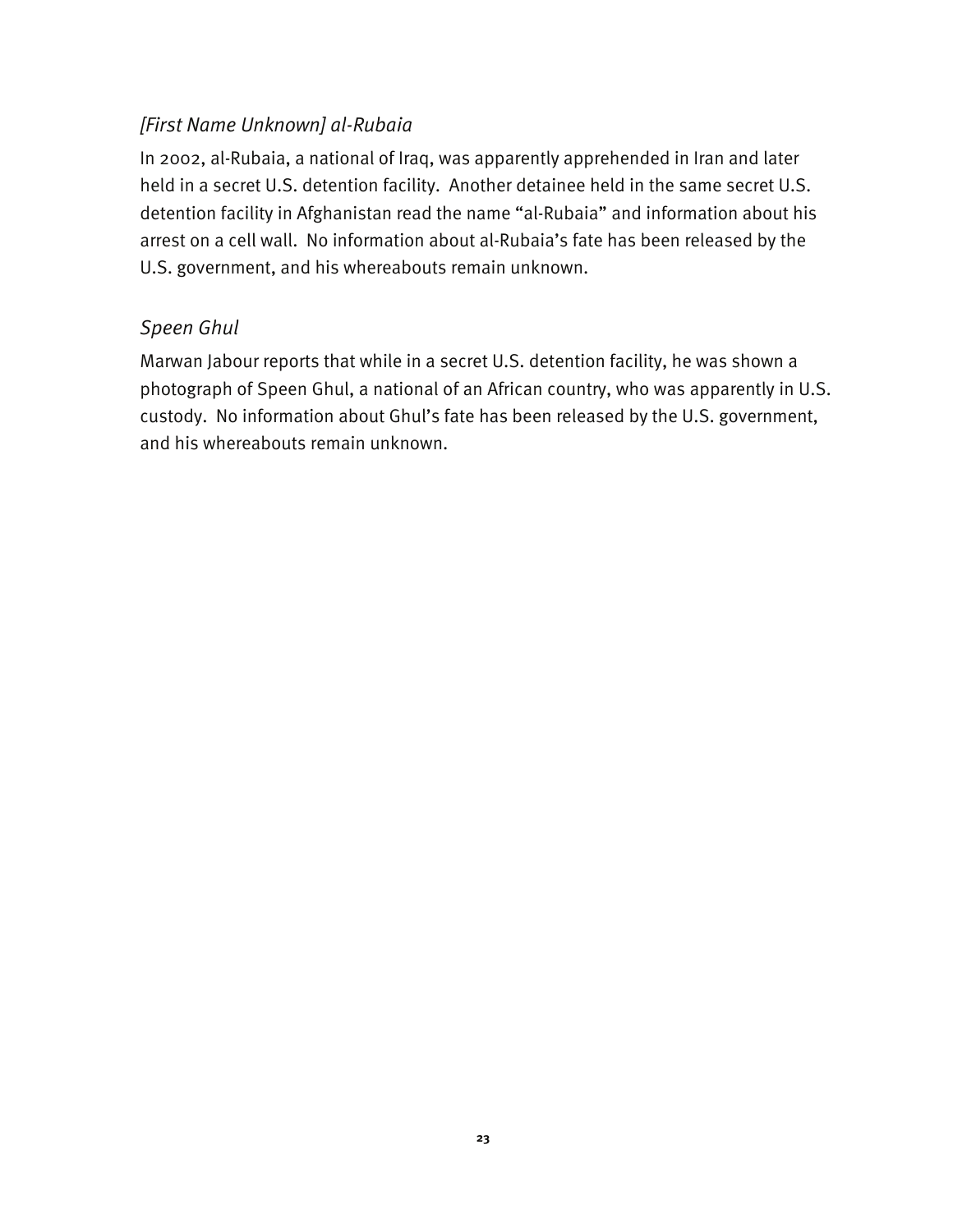## **Detention of family members of detainees, including children**

In some cases family members—including children—of detainees who have been held in the U.S. Secret Detention Program, have been apprehended, detained and/or subjected to coercive treatment. Family members may be apprehended separately or at the same time as the individual sought. One apparent object of such treatment has been to obtain information about the detainee. Some of these family members have been subsequently released, but in other cases their fate and whereabouts remain unknown.

In September 2002, Yusuf al-Khalid (then nine years old) and Abed al-Khalid (then seven years old) were reportedly apprehended by Pakistani security forces during an attempted capture of their father, Khalid Sheikh Mohammed. Khalid Sheikh Mohammed was successfully apprehended several months later, and the U.S. government has acknowledged that he was in the U.S. Secret Detention Program. He is presently held at Guantánamo Bay.

In an April 16, 2007 statement, Ali Khan (father of Majid Khan, a detainee who the U.S. government has acknowledged was in the U.S. Secret Detention Program and is presently held at Guantánamo Bay) indicated that Yusef and Abed al-Khalid had been held in the same location in which Majid Khan and Majid's brother Mohammed were detained in March/April 2003. Mohammed was detained by Pakistani officials for approximately one month after his apprehension on March 5, 2003 (see below). Ali Khan's statement indicates that:

Also according to Mohammed, he and Majid were detained in the same place where two of Khalid Sheik Mohammed's young children, ages about 6 and 8, were held. The Pakistani guards told my son that the boys were kept in a separate area upstairs, and were denied food and water by other guards. They were also mentally tortured by having ants or other creatures put on their legs to scare them and get them to say where their father was hiding.<sup>11</sup>

I

**<sup>11</sup>** See Statement of Ali Khan, Apr. 16, 2007, available at http://www.ccr-ny.org/v2/legal/september\_11th/docs/Ali\_Khan\_statement.pdf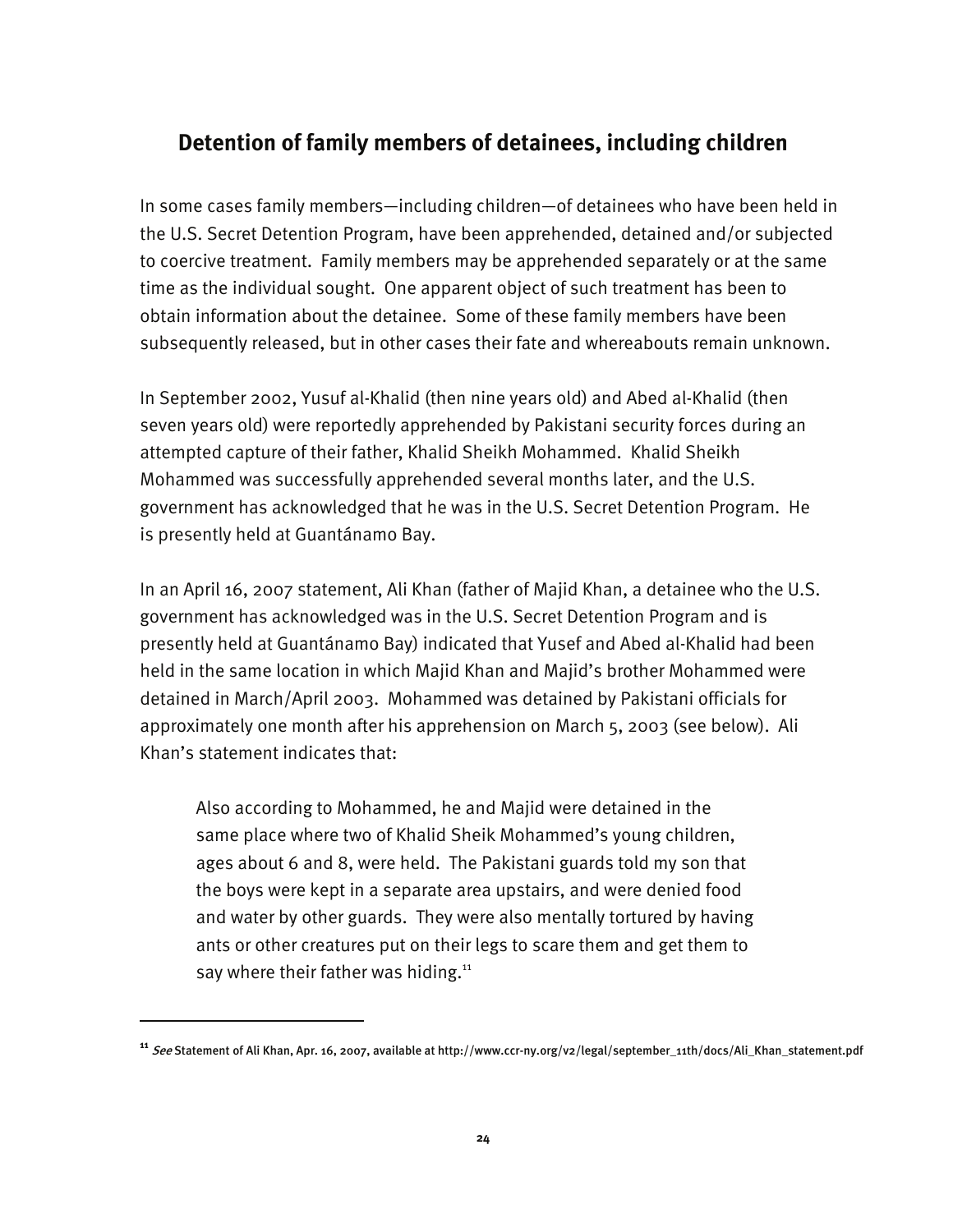After Khalid Sheikh Mohammed's arrest in March 2003, Yusuf and Abed Al Khalid were reportedly transferred out of Pakistan in U.S. custody. The children were allegedly being sent for questioning about their father's activities and to be used by the United States as leverage to force their father to co-operate with the United States. A press report on March 10, 2003 confirmed that CIA interrogators had detained the children and that one official explained that:

"We are handling them with kid gloves. After all, they are only little children...but we need to know as much about their father's recent activities as possible. We have child psychologists on hand at all times and they are given the best of care."<sup>12</sup>

In the transcript of Khalid Sheikh Mohammed's Combatant Status Review Tribunal, he indicates knowledge that his children were apprehended and abused: "They arrested my kids intentionally. They are kids. They been arrested for four months they had been abused."13

On March 5, 2003, Majid Khan, was apprehended in Karachi, Pakistan, along with his brother Mohammed, his brother's wife and their one month-old daughter. They were all taken to an unknown location. Majid Khan's sister-in-law and her daughter were detained for one week, and as mentioned above, Mohammed Khan was detained by Pakistani officials for approximately one month.

On March 28, 2003, Aafia Siddiqui (see page 21) was reportedly apprehended in Karachi, Pakistan along with her three children (then aged seven years, five years and six months).

On August 11, 2003, Hambali, a detainee who the U.S. government has acknowledged was in the U.S. Secret Detention Program and is presently held at Guantánamo Bay, was reportedly apprehended in Thailand along with his wife Noralwizah Lee Abdullah, a national of Malaysia, in a joint operation of which the U.S. was a part.

-

**<sup>12</sup>** See Olga Craig, CIA Holds Young Sons of Captured al-Qaeda Chief, Sunday Telegraph (U.K.), Mar. 9, 2003, available at http://www.telegraph.co.uk/news/main.jhtml?xml=%2Fnews%2F2003%2F03%2F09%2Fwalqa09.xml.

**<sup>13</sup>** U.S. Department of Defense, Khalid Shaykh Muhammad, Transcript of CSRT (KSM) Hearing, available at, http://www.defenselink.mil/news/Combatant\_Tribunals.html.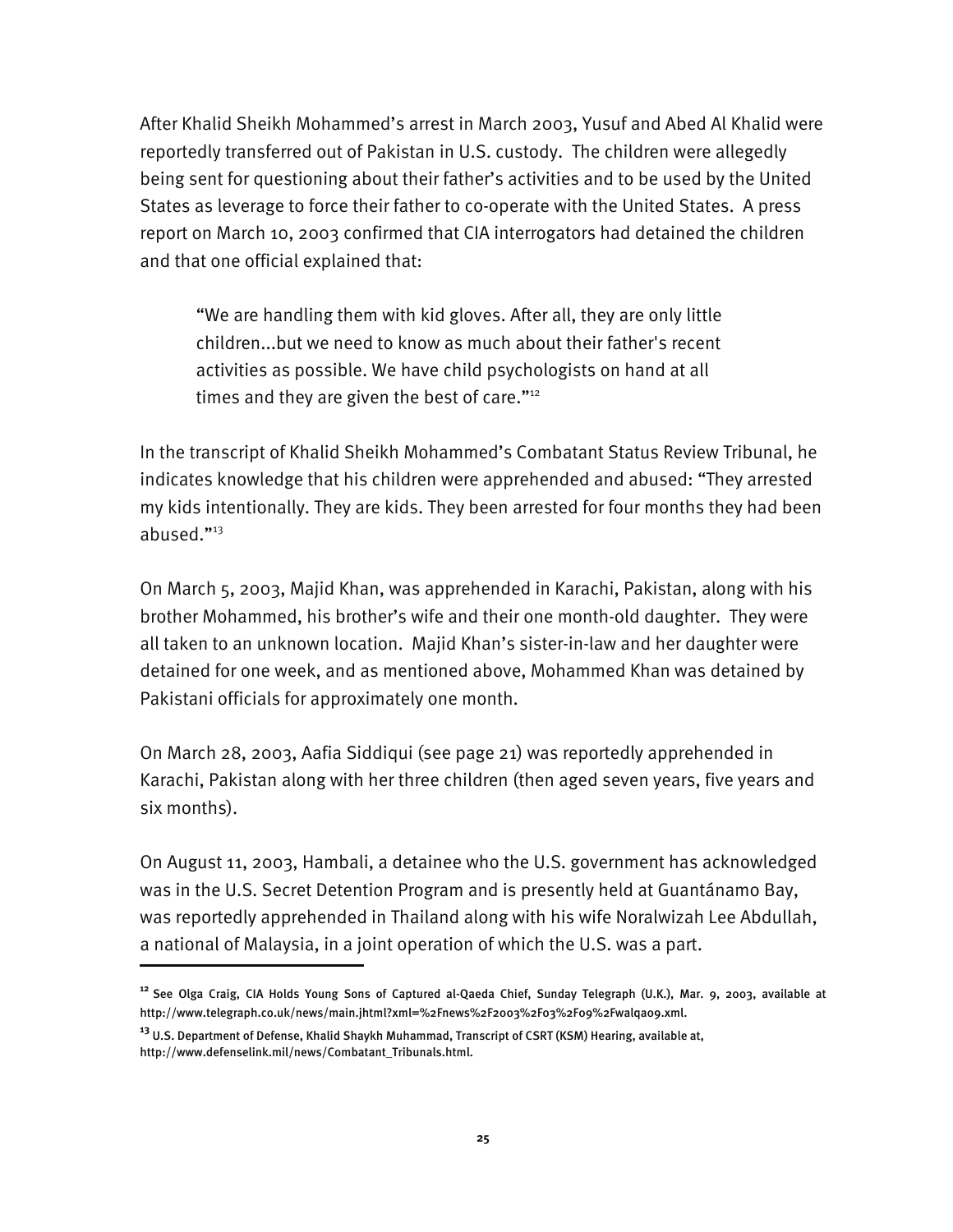On July 24, 2004, Ahmed Khalfan Ghailani, a detainee who the U.S. government has acknowledged was in the U.S. Secret Detention Program and is presently held at Guantánamo Bay, was reportedly apprehended in Gujarat, Pakistan, along with two women (his wife, an Uzbek national and the Pakistani wife of South African national Zubair Ismail) and five children. His apprehension was reportedly a joint Pakistani-U.S. operation, coordinated with CIA and FBI officials.